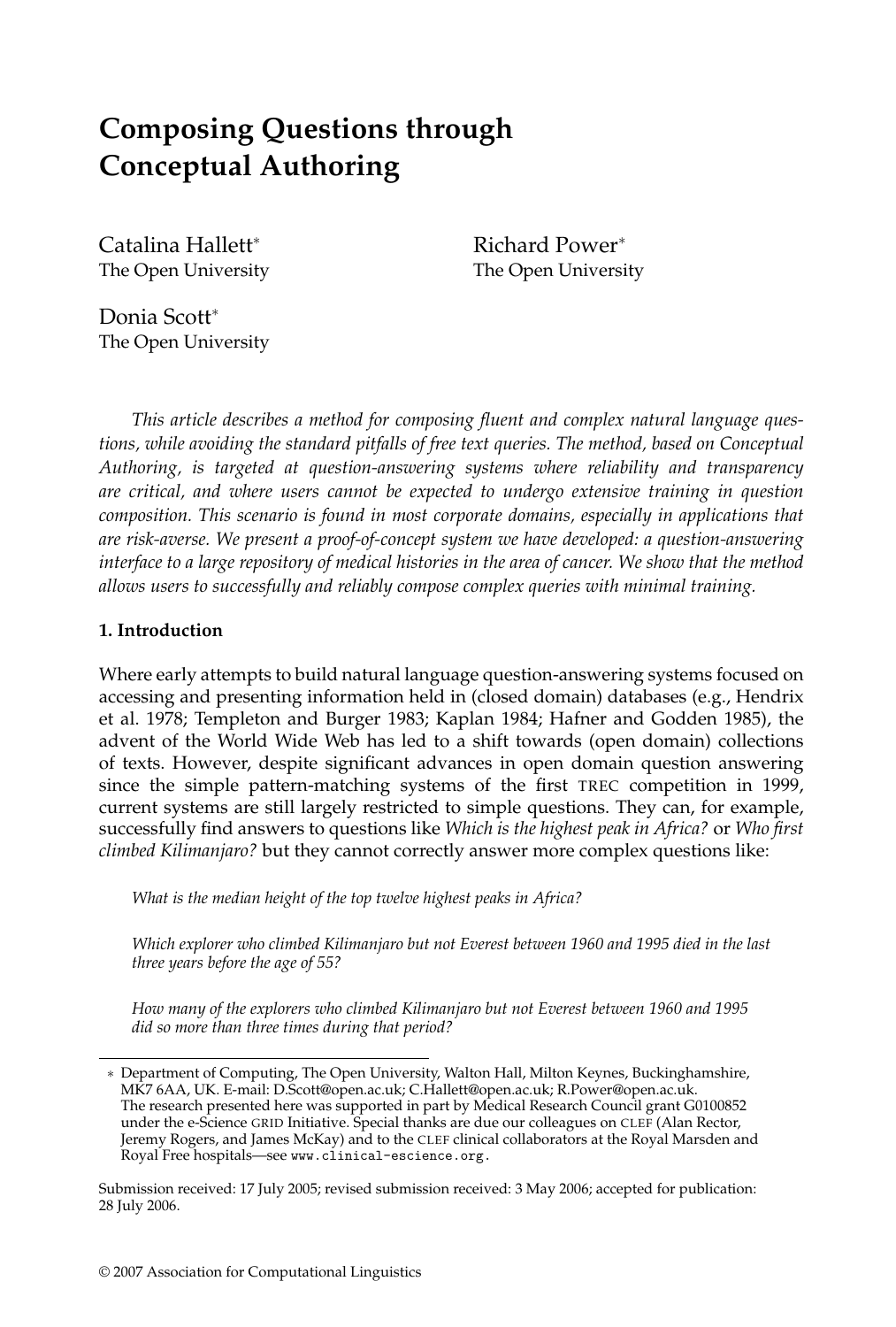There are many reasons why such queries are unlikely to be successful. For example, although the first question is very simple to interpret, a correct answer is unlikely to be available (in a retrievable form) in any individual document in the target collection. A question-answering system would thus have to first retrieve the heights of each of the top twelve highest peaks, probably from different documents, and apply some calculations to obtain their median height, and then generate a response that aggregates answers from multiple documents. The answer to the second question, on the other hand, is very simple and likely to be found in a small number of documents, but the question itself is not trivial to interpret and would require (among other things) resolving the temporal information, correctly assuming that *55* refers to age at the time of death, and interpreting the negation *but not* as referring to the climbing of Everest only within the specified time span. For the third question, the difficulty comes from a combination of complex question and complex answer. Retrieving aggregated results from the World Wide Web also introduces issues of reliability because the sources may not all be trusted, and there is no guarantee that a different selection of sources would not yield a contrary result.

For many applications of question answering, the need for complex questions and trusted answers is paramount—for example, in the medical, legal, and financial domains, or indeed in any research area—and it is to this scenario that the work we present here applies. Our goal is to develop a general and intuitive method by which users can pose complex queries to data repositories; we are particularly concerned with scenarios where the users are domain experts (i.e., clinicians, lawyers, financiers, etc.) rather than database experts, where reliability of the answer is critical, where the method of posing questions should be easy to learn, and where the questions themselves should be transparent (i.e., clear and unambiguous) to both user and system.

Current methods for querying databases typically make use of formal query languages such as SQL. These languages are highly technical and require a great deal of training to achieve the level of proficiency required to pose the kinds of complex queries shown in the previous example. Successful query composition requires the user to be proficient in the query language and have detailed knowledge of the structure of the database to which the queries are being addressed. Users also need to be fluent in any formal codes employed to refer to entities in the domain (e.g., disease classifications, laws, bank codes). For example, in the medical domain alone there are a large number of clinical terminologies and classifications, used for different purposes: Some classifications, such as ICD-9, ICD-10, and OPCS-4, are employed in summarizing the incidence of diseases and operations on a national or worldwide level; others, such as CPT4 or ICD-9CM, manage the process of billing patients. Each covers a large number of terms and associated codes: SNOMED-CT alone, to name the most widely used medical terminology, currently contains some 365,000 individual concepts, and is being updated continuously (College of American Pathologists 2004). Finally, because database languages are not transparent, mistakes in query formulation can be difficult to spot; so even where the system itself may be highly reliable, there is a reasonable chance that—except for very highly experienced database programmers—the returned answer may not be an accurate response to the *intended* question.

A well-known alternative to formal database languages is available in visual query systems, which make use of graphical devices such as forms, diagrams, menus, and pointers to communicate the content of a database to the user. They are also widely used in commercial applications, and research shows that they are much preferred over textual query languages like SQL, especially by casual and non-expert users (Capindale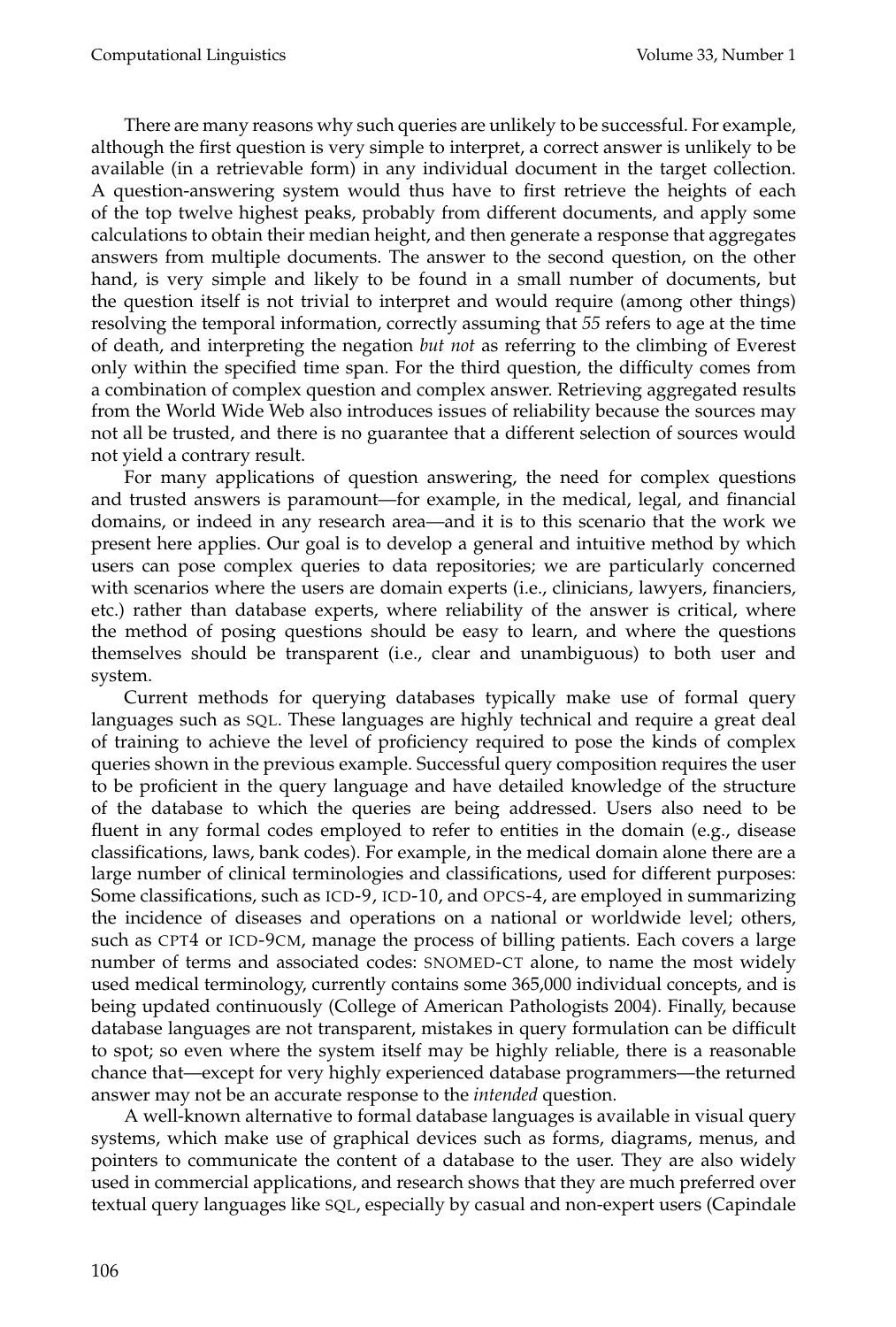and Crawford 1990; Bell and Rowe 1992; Catarci and Santucci 1995). However, visual interfaces are also problematic: empirical studies report high error rates by domain experts using visual object-oriented modeling tools (Kim 1990), and a clear advantage of text over graphics for understanding nested conditional structures (Petre 1995).

Natural language clearly provides a more intuitive means for users to pose their questions, but this is also highly problematic because queries expressed in free natural language are obviously very sensitive to errors of composition (e.g., misspellings, ungrammaticalities) or processing (at the lexical, syntactic, or semantic level).

### **2. Natural Language Interfaces**

In a typical natural language interface to a database (henceforth NLIDB), the user requests database records through a query expressed in natural language. The question is first parsed and analyzed semantically by a linguistic front-end, which translates it into an intermediate meaning representation language (typically, some form of logic). The intermediate language expression is then translated into a database language (usually SQL) that is supported by the underlying database management system.

A large number of NLIDBs have been developed in the past 30 years, featuring a wide range of techniques. The general drawback of these systems<sup>1</sup> is that they normally understand only a subset of natural language. Casual users cannot always discern which constructions are valid or whether the lack of response from the system is due to the unavailability of an answer or to an unaccepted input construction. On the positive side, natural language is far more expressive than formal database query languages such as SQL, so it is generally easier to ask complex questions using natural language (NL) than a database language (a single natural language query will have to be translated into multiple SQL statements). Natural language queries are not only more userfriendly for the non-expert user, but they also allow easier manipulation of temporal constructions.

Broadly, research in NLIDBs has addressed the following issues:<sup>2</sup>

- domain knowledge acquisition (Frank et al. 2005)
- interpretation of the NL input query, including parsing and semantic disambiguation, semantic interpretation, and transformation of the query to an intermediate logical form (Hendrix et al. 1978; Zhang et al. 1999; Tang and Mooney 2001; Popescu, Etzioni, and Kautz 2003; Kate, Wong, and Mooney 2005)
- translation to a database query language (Lowden et al. 1991; Androutsopoulos 1992)
- portability (Templeton and Burger 1983; Kaplan 1984; Hafner and Godden 1985; Androutsopoulos, Ritchie, and Thanitsch 1993; Popescu, Etzioni, and Kautz 2003)

<sup>1</sup> Leaving aside here the possibility of errors in parsing and interpretation.

<sup>2</sup> The extent of NLIDBs research is such that it is beyond the scope of this article to reference a comprehensive list of projects in this area. For a critical review of various NLIDBs, the reader is referred to Androutsopoulos, Ritchie, and Thanisch (1995).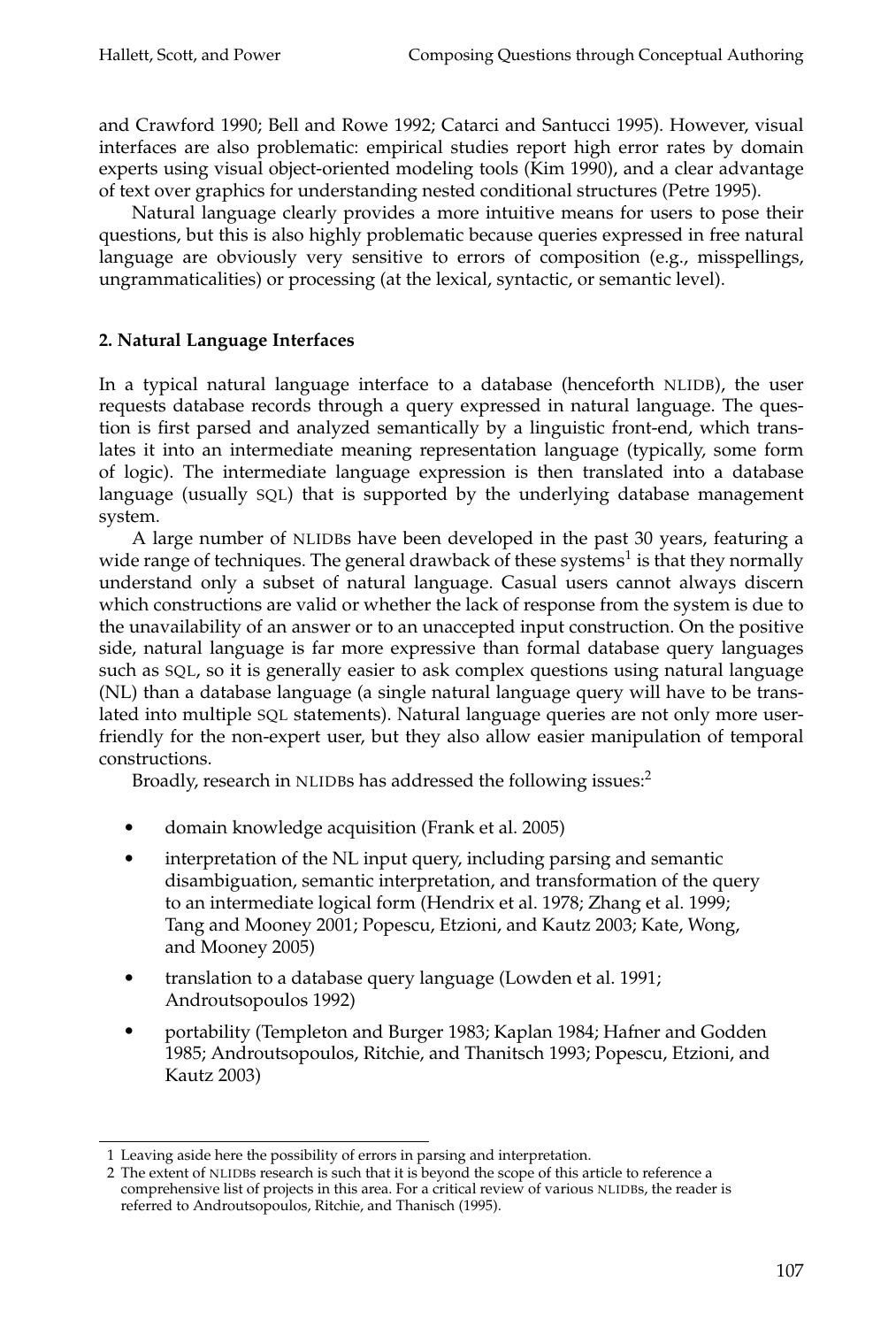In order to recover from errors in any of these steps, most advanced NLIDB systems also incorporate some sort of cooperative user feedback module that will inform users when the system cannot construct their query, and ask for clarification.

### **2.1 Our Solution: A Quasi-NL Interface**

The solution that we propose partially overlaps with previous research in NLIDBs, in that a logical representation is constructed using a NL interface, and then mapped into the database query language. The difference lies in the nature of the NL interface, which in our case uses a method that we call **Conceptual Authoring**; this replaces the traditional method of free text entry followed by automatic interpretation.

There are two key ideas to Conceptual Authoring. The first (captured by 'Conceptual') is that all editing operations are defined directly on an underlying logical representation, governed by a predefined ontology. Instead of typing in text, the user builds the logical representation directly, so no problem of interpretation arises. The second key idea (captured by 'Authoring') is that the user interface presents the developing logical representation, and the options for editing it, in a way that is transparent to users—namely, natural language text, possibly supplemented by other familiar media; users therefore feel that they are performing a familiar activity, a kind of guided writing, rather than an unfamiliar activity akin to programming.

In general, then, Conceptual Authoring requires that some kind of formal knowledge encoding is edited by direct manipulation of a familiar presentation, the presentation being generated automatically from the underlying knowledge encoding, and updated every time knowledge is added (or removed) through an editing operation. The user need not be aware of the underlying formalism any more than a person using a text editor need be aware of ASCII codes. Conceptual Authoring therefore depends entirely on language *generation* technology; it does not use language *interpretation* at all.

Various applications of Conceptual Authoring are possible, depending on the nature of the underlying knowledge and the presentational medium. In the query editor described in this article, the underlying knowledge is a set of assertions (i.e., an A-box), and the presentational medium is natural language text. Elsewhere, we have used the term WYSIWYM (What You See Is What You Meant) for various systems of this kind that we have developed (Power and Scott 1998): as well as query interfaces they include programs that generate technical documentation in multiple languages. We use 'Conceptual Authoring' as a more general term that would also cover applications in which the underlying knowledge included conceptual definitions and rules as well as assertions, and the presentation medium included diagrams as well as text—provided, of course, that the diagrams were familiar to the relevant subject-matter experts (e.g., a molecular structure diagram if the user were an organic chemist).

The basic idea of Conceptual Authoring is that a special kind of natural language text is generated in order to present successive states of the underlying logical representation. This text includes generic phrases, called 'place-holders', which mark attributes that currently have no value. Place-holders serve as the locations where new objects may be added. By opening a pop-up menu on a place-holder, the user obtains a list of short (generated) phrases describing the types of objects that are permissible values of the attribute; when one of these options is selected, a new object of the specified type is added. New text is then generated to present the modified logical representation, including the attributes of the new object. As more information is added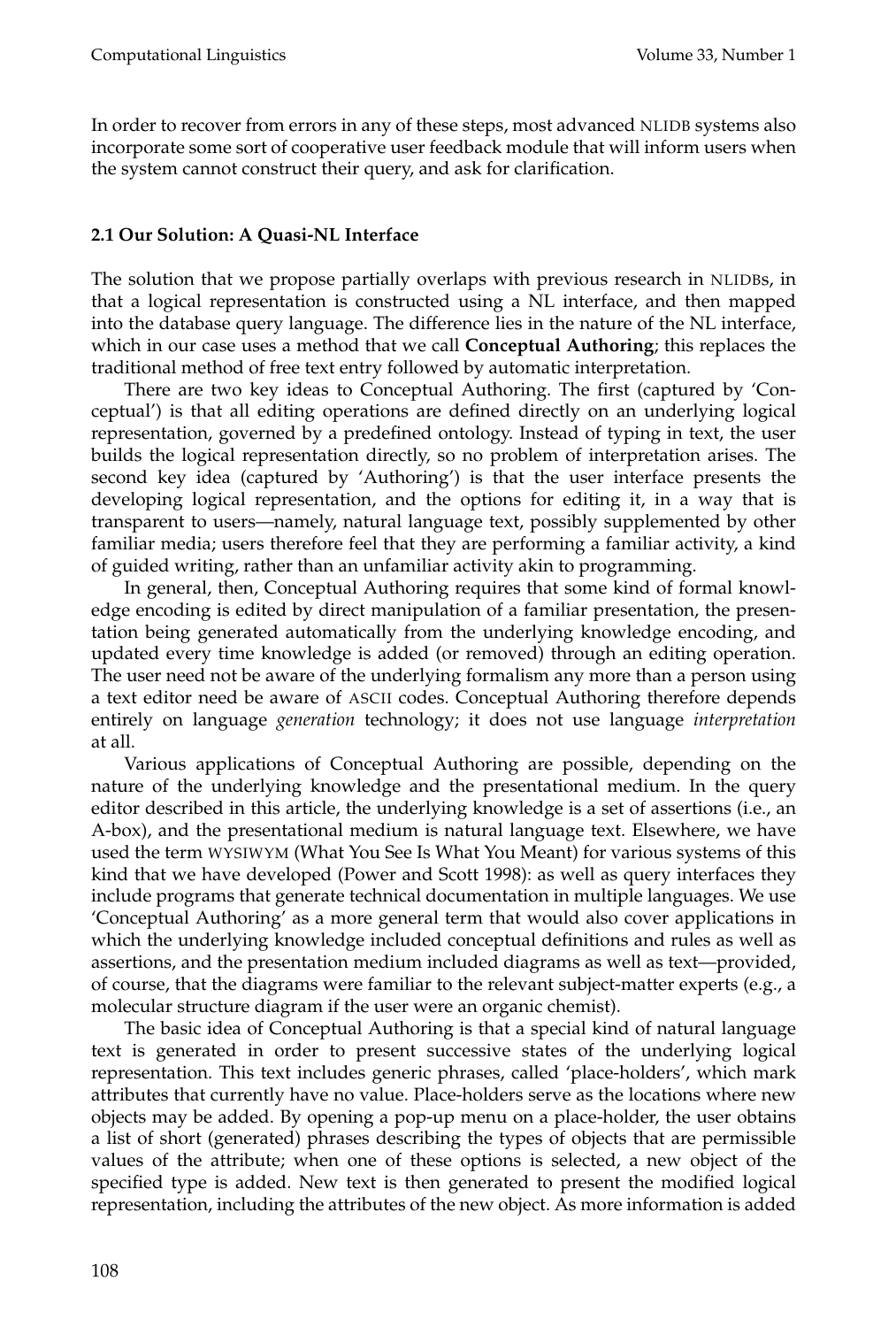about an object, it will be presented by longer spans of text, comprising sentences or perhaps even paragraphs. These spans of text are also mouse-sensitive, so that the associated semantic material can be cut or copied. The cutting operation removes the logical fragment that was previously the value of an attribute, and stores it in a buffer, where it remains available for pasting into another suitable location. The text associated with the fragment may or may not remain the same, depending on the context of the new location.

As an illustration, suppose that the user wishes to define an event that might naturally be expressed by the sentence *The doctor examined the patient with a stethoscope*. The underlying logical structure could be an event object of type examined, with attributes for actor, actee, and instrument; this will of course be only one among many events allowed by the ontology. To define this content using a Conceptual Authoring interface, the user begins from a text containing a place-holder for any kind of event. By clicking on this place-holder, the user obtains a list of event patterns, each shown as a short phrase corresponding to a specific event type from the ontology:

# *FEEDBACK TEXT* **[Some event]** *MENU OF OPTIONS* ..... consulted

examined treated

visited

.....

When the user selects *examined* from this list, an event object of type examined is added to the underlying semantic model, and the feedback text is regenerated to express the new event and its attributes (as yet unspecified), which are shown by short phrases in square brackets (the place-holders). A color code on place-holders indicates whether an attribute is obligatory (it must be specified) or optional (it can be left unspecified); here for convenience we use **boldface** for obligatory, and *italics* for optional. By clicking on a place-holder, say the first, the user can now obtain options for specifying the corresponding attribute (in this case the actor).

| <i>FEEDBACK TEXT</i><br>[Some person] examined [some person] [in some way] |
|----------------------------------------------------------------------------|
| <i>MENU OF OPTIONS</i><br>doctor<br>nurse<br>patient                       |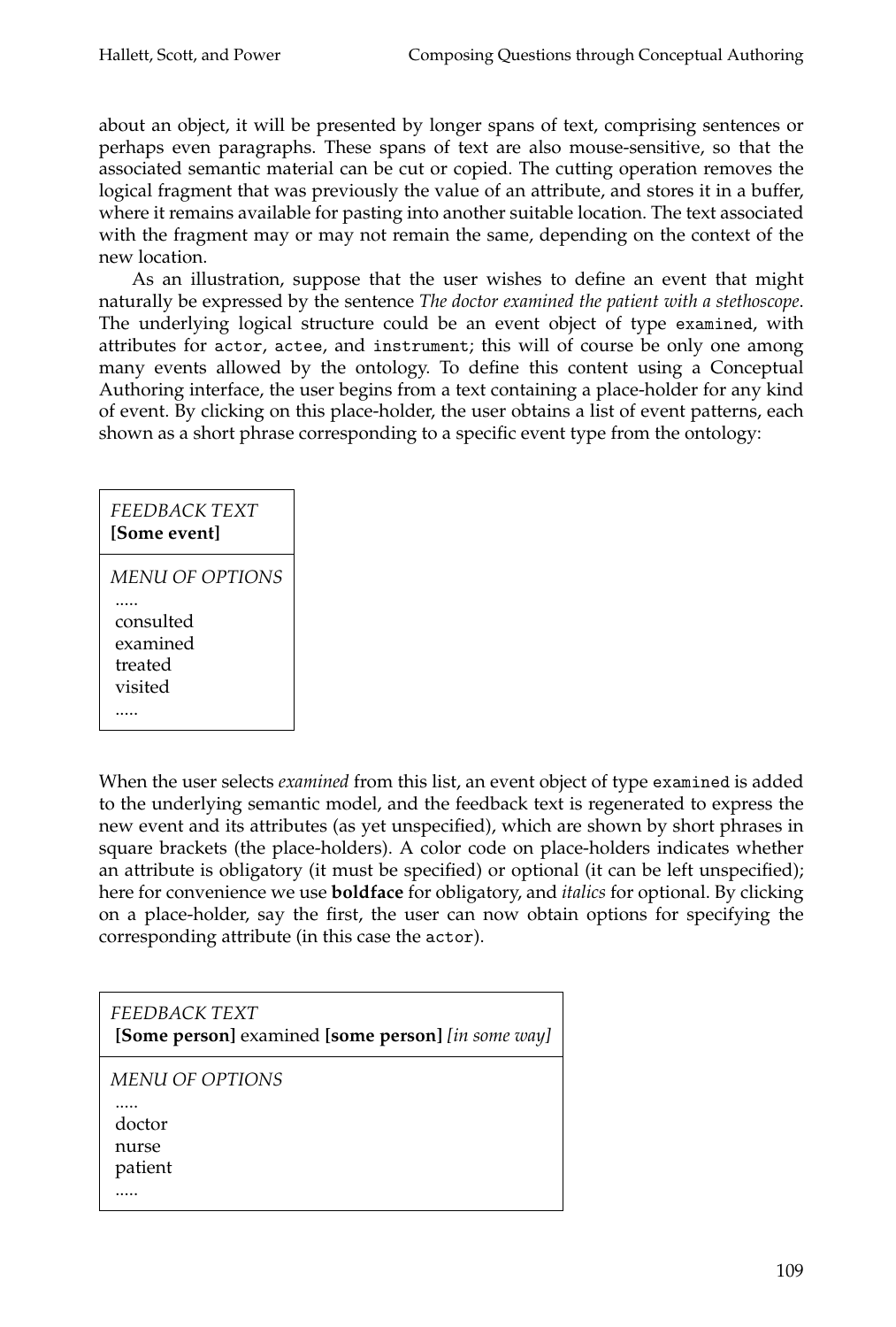By making successive choices in this way, the user will complete the desired proposition, perhaps through the following sequence:

**[Some event]**.

**[Some person]** examined **[some person]** *[in some way]*.

The doctor examined **[some person]** *[in some way]*.

The doctor examined the patient *[in some way]*.

The doctor examined the patient by using a stethoscope.

Note that because the feedback text is always generated by the system, we can try to design feedback texts in a way that minimizes ambiguity. We might, for instance, prefer to avoid the more natural phrase 'with a stethoscope', which introduces the well-known PP-attachment ambiguity, in favor of the slightly clumsy but unambiguous alternative employed herein.

As well as introducing new objects on place-holders, the user can select a span representing a filled slot and perform Cut or Copy. For instance, from the feedback sentence reached in the last example, the user could select the span 'the patient' and choose Cut, thus emptying the slot and reinstalling the place-holder:

The doctor examined **[some person]** by using a stethoscope.

Having freed up the slot in this way, the user might next select 'The doctor', choose Copy, select the place-holder '[some person]', and choose Paste. The Copy operation here applies to the actual instance selected: It does not create a new instance of the same type. Therefore, after the Paste operation, the doctor instance fills two slots, both the actor and the actee of the event. The resulting coreference is shown by the wording of the feedback text:

The doctor examined himself by using a stethoscope.

Conceptual Authoring (or WYSIWYM) has been applied as a tool for creating knowledge content for multilingual generation of instruction manuals (Power and Scott 1998; Power, Scott, and Evans 1998; Scott, Power, and Evans 1998) and pharmaceutical leaflets (Bouayad-Agha et al. 2002). It has also been applied in a tool for posing queries to a knowledge base of legal and regulatory information about maritime shipping (Piwek et al. 2000; Piwek 2002; Evans et al. in press). In some ways the interface resembles early menu-based techniques like Tennant, Ross, and Thompson (1983) and Mueckstein (1985); however, this resemblance is only superficial, because in these techniques the user edits a linguistic structure, whereas in Conceptual Authoring all editing operations are defined on an underlying logical structure.

# **3. A Test Application: Electronic Health Records**

Typically, an individual's medical record is a collection of documents held in his or her doctor's office; most people will also have other records held at other sites, such as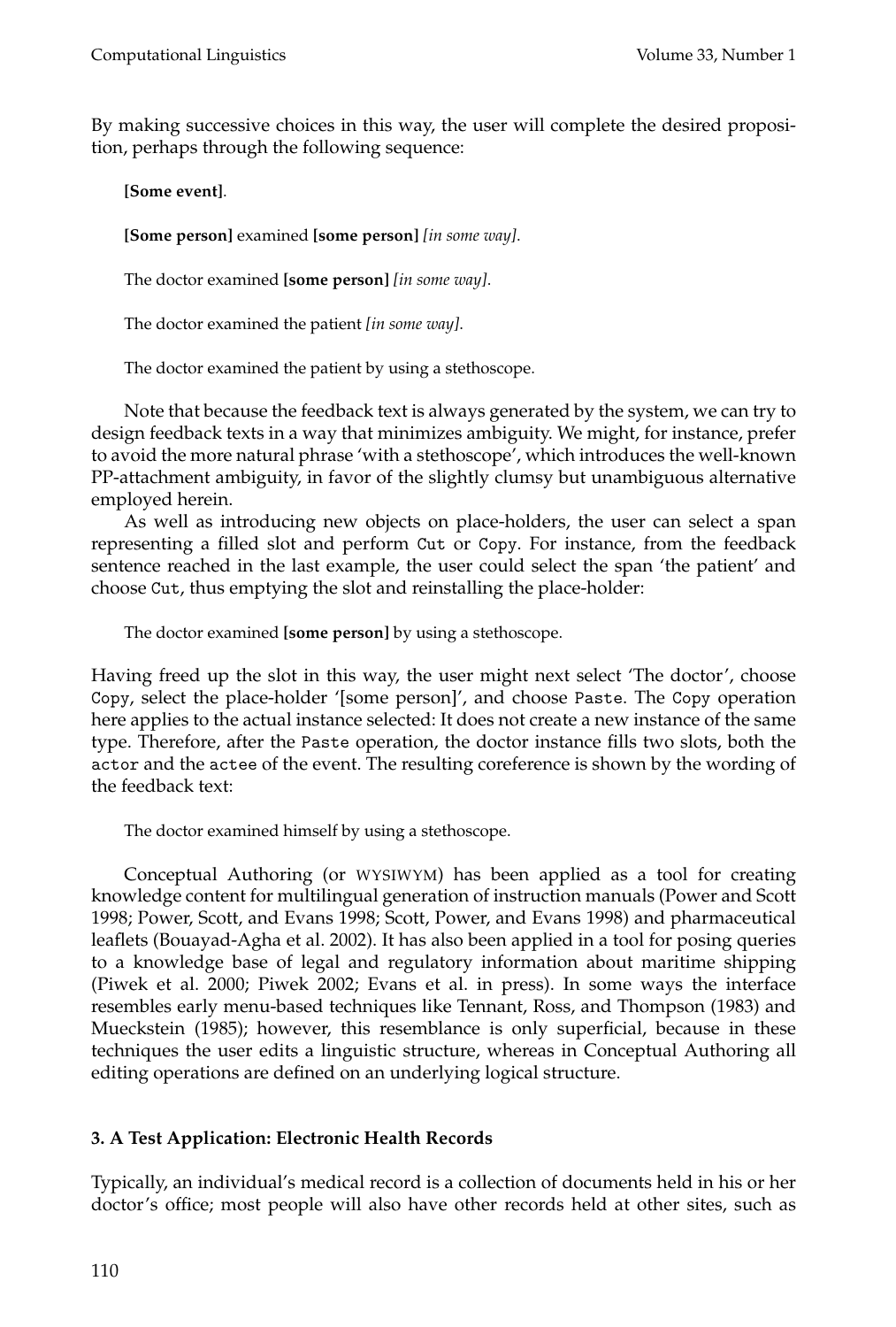hospitals or clinics they have attended, or specialists they have seen. These records are primarily textual, and the record of the average hospital patient will consist of a large number of documents—around 100 narratives, plus hundreds of items of structured data derived from laboratory, pharmacy, or other hospital subsystems. There is a significant move—not just by medical providers, but by governments (e.g., the National Programme for Information Technology in Medicine [NPfIT] in the UK, and various e-Health initiatives in other countries)—to replace or supplement the current form of patient records with electronic records; these are intended to be not simply electronic text files of the existing records, but collections of 'messages' held in databases and accessible at the point of care. One of the disadvantages of text-only health records is that the information contained within them, because it is 'locked into' the text, is not available for statistical manipulation and cannot be easily interrogated.

Previous studies (Gorman and Helfand 1995; Ely et al. 2000; Jerome et al. 2001; Estrella et al. 2004; Koonce, Giuse, and Todd 2004), as well as our own preliminary analysis, show that free text queries written by medical professionals are mostly complex and often highly ambiguous. From this we conclude that when querying medical databases, such users need to be able to construct queries that are complex, both in volume of material and in the organization of this material (e.g., into temporal or conditional constructions). Traditionally, user interfaces to medical databases have been complex *visual* interfaces that are unsuitable for use by a casual user (Nadkarni and Brandt 1998; Shahar and Cheng 1999).

Electronic health records provide a good example of the kind of application for which question-answering systems are required for accessing large collections of trusted closed-domain data. Not only is there a requirement for complex queries of the sort that are extremely difficult to achieve in current natural language questionanswering systems but, for obvious reasons, the veracity of the results of any query is critical, making it doubly important that queries put to the system, and their resulting responses, are unambiguous and clearly understandable to the user. Because the users will be medical professionals, with great demands on their time, the ease of use of the question-answering system is also extremely important. We have applied our Conceptual Authoring question-answering method to one such application: the Clinical E-Science Framework (CLEF).

### **3.1 The Clinical E-Science Framework**

The Clinical E-Science Framework (CLEF) aims at providing a repository of wellorganized clinical histories that can be queried and summarized both for biomedical research and clinical care (Rector et al. 2003). In this context, the purpose of the query interface is to provide efficient access to aggregated data for performing a variety of tasks: assisting in diagnosis or treatment, identifying patterns in treatment, selecting subjects for clinical trials, and monitoring the participants in clinical trials. Although the CLEF architecture is largely independent of any particular area of medicine, it is currently being applied to cancer, in collaboration with the Royal Marsden Hospital in London, one of the primary centers for the treatment of cancer in Britain.

The current CLEF database repository contains 22,500 patient records, $3$  containing a total of more than 400,000 database entries, some 3.5 million record components

<sup>3</sup> At present, the repository contains records of deceased patients only. In the near future, it will grow significantly with the addition of live patient records.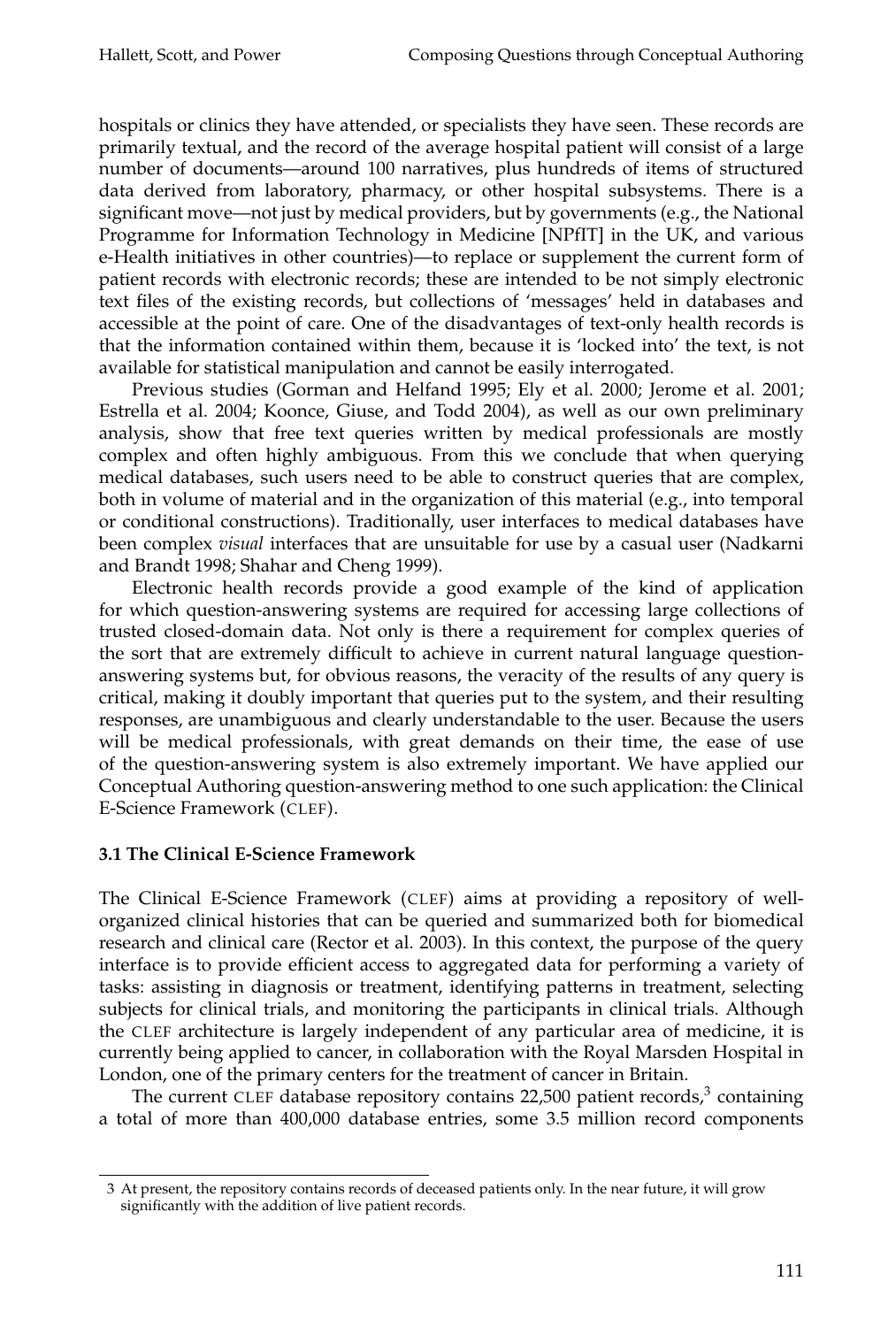and more than 5 gigabytes of data, implemented as a relational database that stores patient records modeled on an archetype for cancer developed by Kalra et al. (2001). The information on each patient comes from hundreds of documents, and a single care episode or clinical problem is likely to be mentioned repeatedly in several documents. Within CLEF, a patient record is organized as a collection of individual entries, each entry representing an instance of the cancer archetype.

# **3.2 Users and Extent**

The CLEF query system is designed to answer questions relating to patterns in medical histories over sets of patients in the repository. At this point, the system supports attribute-centric queries asking for aggregated results, such as:

{*Absolute count/percentage/statistical measure*} *of patients with certain characteristics.*

The answers to such queries can be produced by simple interrogation of the database, because they do not require inferences over the repository of patient records. However, the query interface is also coupled with a data-mining module to provide answers to more complex queries, such as

*Given certain conditions, what is the treatment with the highest chance of success for a patient with certain characteristics?*

The query interface can also be used for accessing information about individual patients.

The interface is designed for casual and moderate users who are familiar with the semantic domain of the repository (but not with its actual structure or encoding) and who require queries of little variance but with relatively high structural complexity. Under this description come three primary types of users, each having a different goal in interrogating the repository:

- clinicians, who use it for assisting in diagnosis or treatment
- medical researchers, who use it for identifying patterns in treatment, selecting subjects for clinical trials, or monitoring the participants in clinical trials
- hospital administrators, who use it for collecting information about patterns of treatment, frequency of tests, hospital admissions, and so on

Among these, we expect those users with little or no knowledge of formal database languages (e.g., SQL) to be the main beneficiaries of the query interface, although in the Evaluation (Section 6) we will show that even for SQL-aware users, the query interface represents an improved alternative to standard SQL. We also target the interface at users who are unfamiliar with medical encoding schemes, such as SNOMED or ICD, or who prefer to use natural language expressions instead of medical codes.

# **3.3 Previous Work on Querying Clinical Databases**

There are a number of query systems for clinical databases, mostly designed for formulating patient-centric queries and typically using visual interfaces. For example: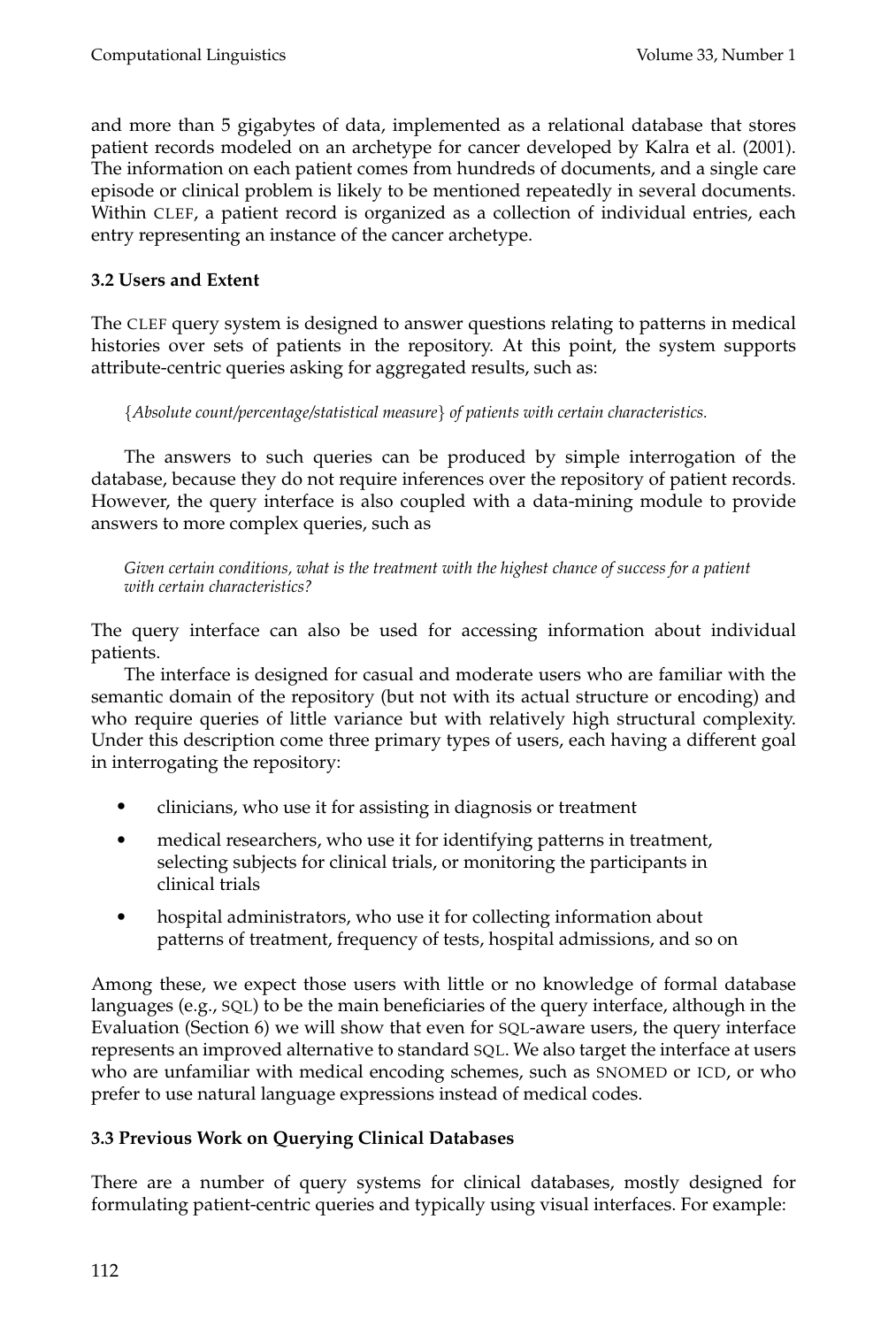

### **Figure 1**

Architecture of the CLEF query interface.

- The Columbia-Presbyterian Medical Center Query Builder works off the medical center's data repository and generates both HL7 and Arden Syntax $4$  for several categories of data; for example, patient demographics, laboratory values, medications, and diagnoses (Wilcox, Hripcsak, and Chen 1997). The user interface is a simple HTML-based application that allows users to select the type of data they want to query and to specify constraints on it.
- TrialDB (formerly ACT/DB) is a clinical study data management system that provides a complex visual interface for formulating attribute-centric temporal queries (Nadkarni and Brandt 1998; Deshpande, Brandt, and Nadkarni 2001, 2003). The interface allows for attributes to be searched and selected by specifying key words or part of the attribute name/caption. Once an attribute is selected, the user may optionally specify that an aggregate value for that attribute be returned. Searching criteria can be combined using boolean operators.
- KNAVE is a visualization and navigation model that enables clinicians to query a specific patient record for time-oriented raw data, external interventions, abstractions, and temporal patterns, and to visualize the results of the temporal query (Shahar and Cheng 1999).

Natural language query interfaces have been used far less extensively and for more restricted tasks. For example, the HERMES system (Rivera and Cercone 1998) allows the formulation and interpretation of ad hoc queries relating to doctor and patient demographic information, patients' personal details, visit information, and insurance coverage information. It is designed as an aid to hospital administration, and not to clinical care.

# **4. The CLEF Query Interface**

The CLEF Query Tool has four components which are invoked in sequence whenever a query is posed by the user (Figure 1). The first is the **Query Editor**, a natural language interface which guides the user in building a clear and valid query. The output of

<sup>4</sup> HL7 is an internationally adopted communication language used for healthcare data. It covers the whole scope of healthcare communication (http://www.hl7.org). Arden Syntax is a standard specification of defining and sharing modular health knowledge bases, providing procedural representations of medical knowledge and explicit definitions.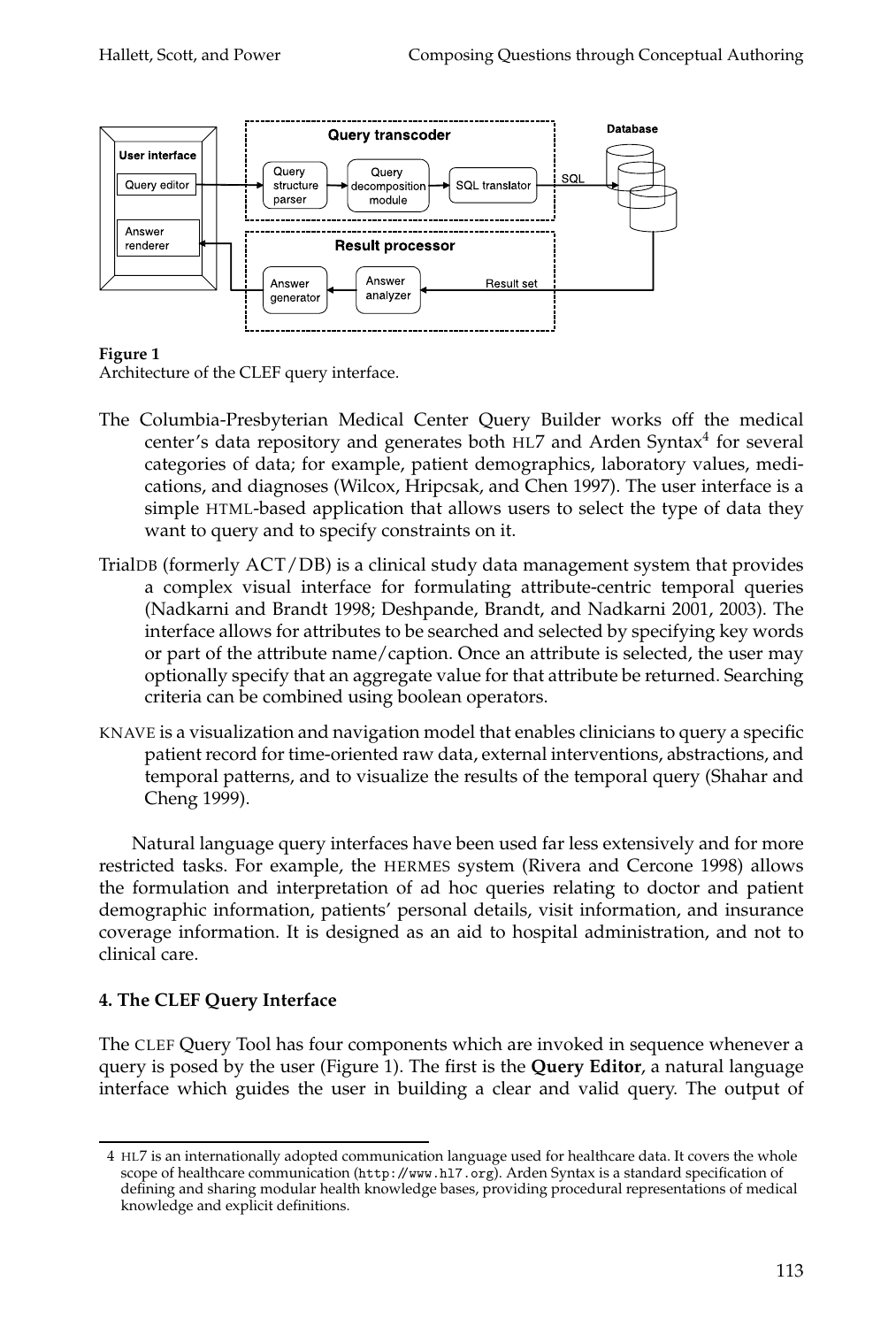this component is a logical representation underlying the query text that the user has created. The second component, the **Query Transcoder**, converts this logical representation to a Java encoding accepted by the CLEF database management system (DBMS). In this form, the query is sent to the DBMS, which recodes it again into SQL and submits it to the database. The result of the query, usually a list of records for relevant patients, returns to the third component of the Query Tool, the **Result Processor**, which transforms the raw data into an aggregated representation defining the content of the answer. This representation then passes to the fourth and final component, the **Answer Renderer**, which configures a convenient display for the user by combining fluent text with diagrams (tables and charts).

We now describe these components in more detail.

# **4.1 Query Editor**

The Query Editor allows the user to create a logical representation of the query by means of Conceptual Authoring. When beginning a new query, the user is shown a minimally specified feedback text based on a model of query structure in this domain; this model is described in Section 5. By inserting content in the initial place-holders, the user can build up the full text of a query in a few dozen choices, a process that takes a few minutes once the user has become accustomed to the editing process (for details, see Section 6). A query is potentially complete when all obligatory slots have been filled. This is easy for the user to verify because obligatory place-holders are shown in red: When no red text remains, the query is complete. At this point, the user can hit the Submit button, whereupon the current A-box is passed to the Query Transcoder.

### **4.2 Query Transcoder**

The Query Transcoder takes as input an A-box from the Query Editor, and recodes it in the format expected by the DBMS. This conversion depends on a mapping between the ontology (or T-box) employed by the Query Editor, and the concepts of the database archetype. The T-box cannot be exactly the same as the archetype, because it has to serve a different purpose—that of providing logical representations suitable for generating linguistic structures like clauses and nominals.

# **4.3 Result Processor**

The Result Processor receives the data returned by the DBMS, normally a set of records for relevant patients, and constructs the logical representation of an answer for the user.

A typical result set received from the DBMS would list the patients that fulfilled the requirements of the query, and specify, for each patient, the features AGE and GENDER along with values for each of the query elements. For example, the query

*How many patients between 30 and 70 years of age, who had a clinical diagnosis of malignant neoplasm of breast and underwent surgery, had a haematoma after surgery?*

may yield the result set shown in Figure 2.

From such data, the Result Processor plans aggregate presentations in which patients are grouped according to the age/gender breakdown and the individual query terms. For each query term, the data are split into a dynamically determined number of age groups, and for each age group the patients are further subdivided by gender.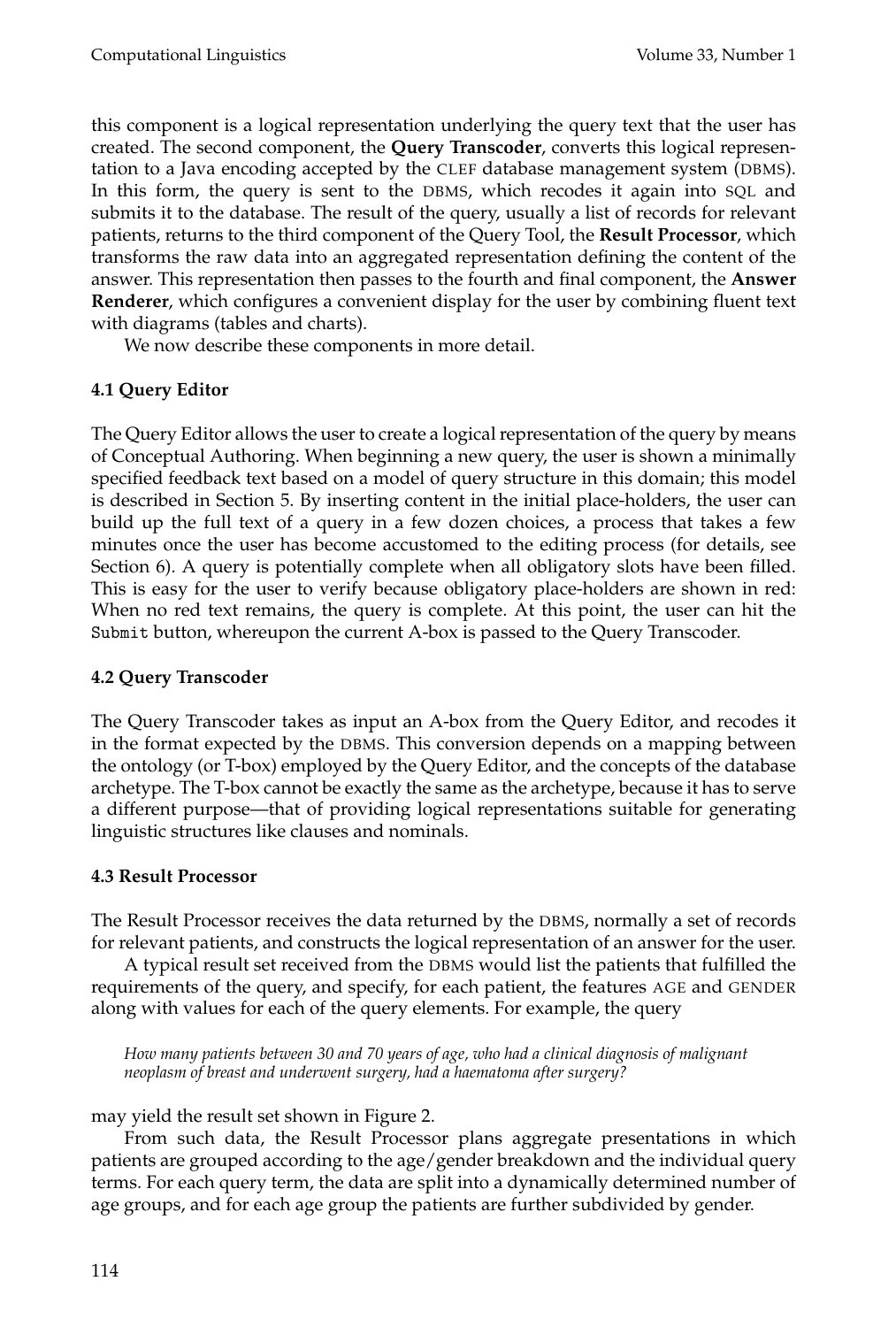|              | Gender | Age | Hematoma |
|--------------|--------|-----|----------|
|              | Female | 32  | False    |
| $\mathbf{2}$ | Female | 56  | False    |
| 3            | Male   | 69  | False    |
| 4            | Female | 58  | True     |
|              | Male   | 59  | True     |

#### **Figure 2**

Example of a result set.

#### **4.4 Answer Renderer**

The data thus organized are presented to the user in three types of formats: tables, charts and text. Each individual chart is accompanied by an automatically generated caption that explains its content.

Captions are generated using template-based techniques, where fillers are provided by the same data that were used for generating the chart. For example, the results we saw in Figure 2 are presented as an answer that includes the bar chart in Figure 3. This is accompanied by a textual explanation in the form of a caption, a fragment of which reads:

Your query has returned 965 patients between 30 and 70 years of age who had a clinical diagnosis of malignant neoplasm of breast and underwent surgery. This chart displays the distribution of patients in five age groups according to their gender and time of haematoma after surgery.

- In the 30–39 years age group there were 163 patients (2 men and 161 women): 151 patients did not have haematoma after surgery, 12 patients had haematoma after surgery.
- In the  $40-49$  years age group there were 326 patients (no men and 326 women): 304 patients did not have haematoma after surgery, 22 patients had haematoma after surgery.
- In the  $50-59$  years age group there were 363 patients (8 men and 355 women): 337 patients did not have haematoma after surgery, 26 patients had haematoma after surgery.
- In the  $60-69$  years age group there were 110 patients (2 men and 108 women): 97 patients did not have haematoma after surgery, 13 patients had haematoma after surgery.
- In the 70–79 years age group there were 3 patients (one man and two women): two patients did not have haematoma after surgery, one patient had haematoma after surgery.

### **5. Query Model**

A controlled editing environment is most effective when based on a model of the kinds of queries that users will wish to make. There is a trade-off here between flexibility and ease of use. If we have no preconceptions about the general nature of queries, we have to provide users with a wide set of possible patterns, leaving them to search for the particular pattern they happen to want. If instead we can assume that the query will belong to a known set of patterns, the editor can help the user to get started by offering a manageable list of alternatives, so avoiding the 'blank page' problem.

Investigations on a taxonomy of queries posed by *general practitioners* in an outpatient setting has shown that in primary care, queries are relatively simple and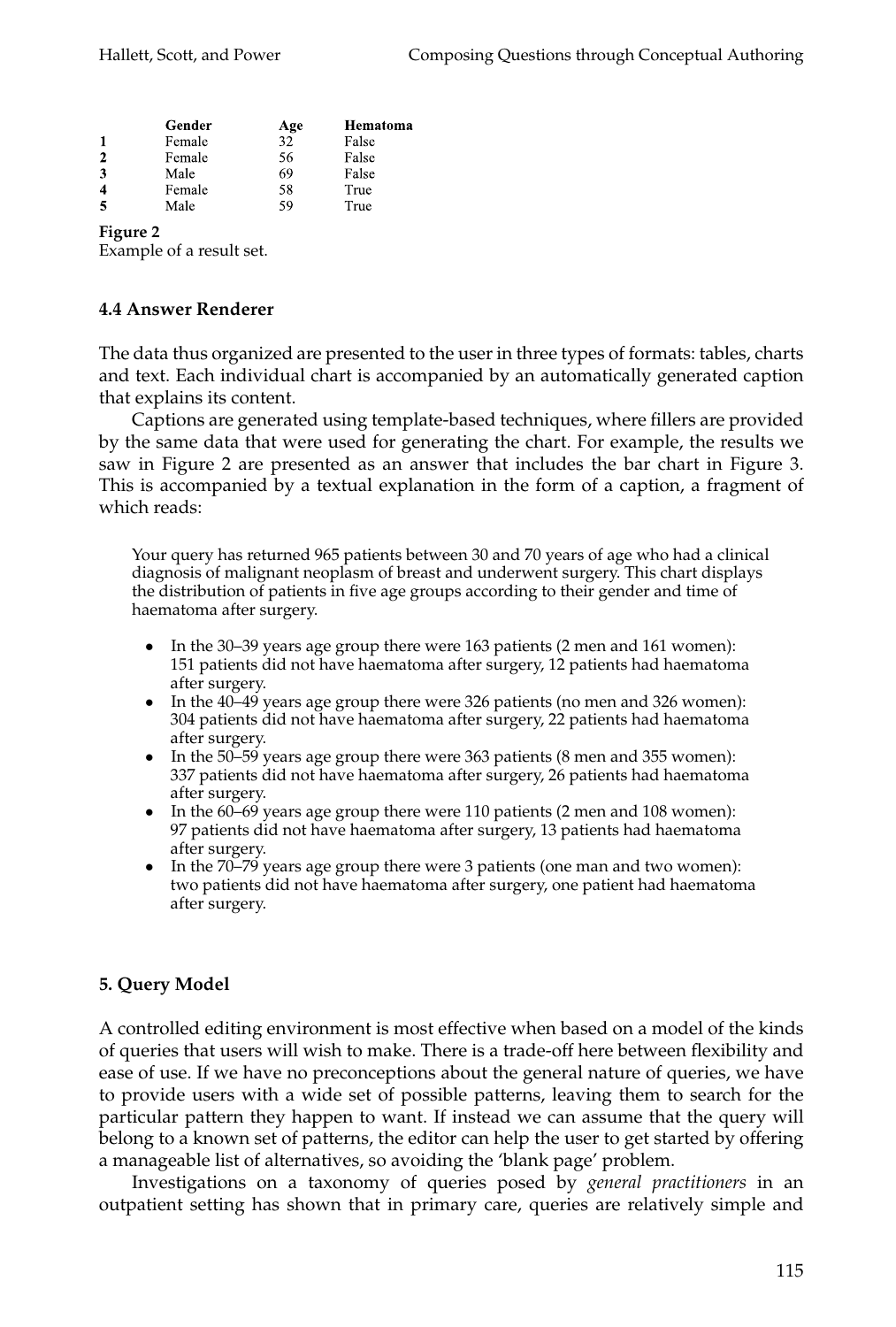

#### **Figure 3**

Chart generated as part of a response displaying the distribution of patients who developed and did not develop haematoma according to their age and gender.

generally ask for evidence-based advice for treatment decisions (Ely et al. 2000). For example, of 64 generic question types, the three most common are:

*What is the drug of choice for condition X?*

*What is the cause of symptom X?*

*What test is indicated in situation X?*

In contrast to these findings, our consultation with *cancer clinicians* revealed that questions posed in a clinical research setting tend to have a more complex nature and to be directed at groups of patients, searching for relationships rather than simple values:

*What is the average time of relapse in Acute Myeloid Leukaemia for patients with a complete response after two cycles of treatment?*

*Can this time be linked to the cytogenetic findings in the original blood sample?*

*What is the median time between first drug treatment for metastatic breast cancer and death?*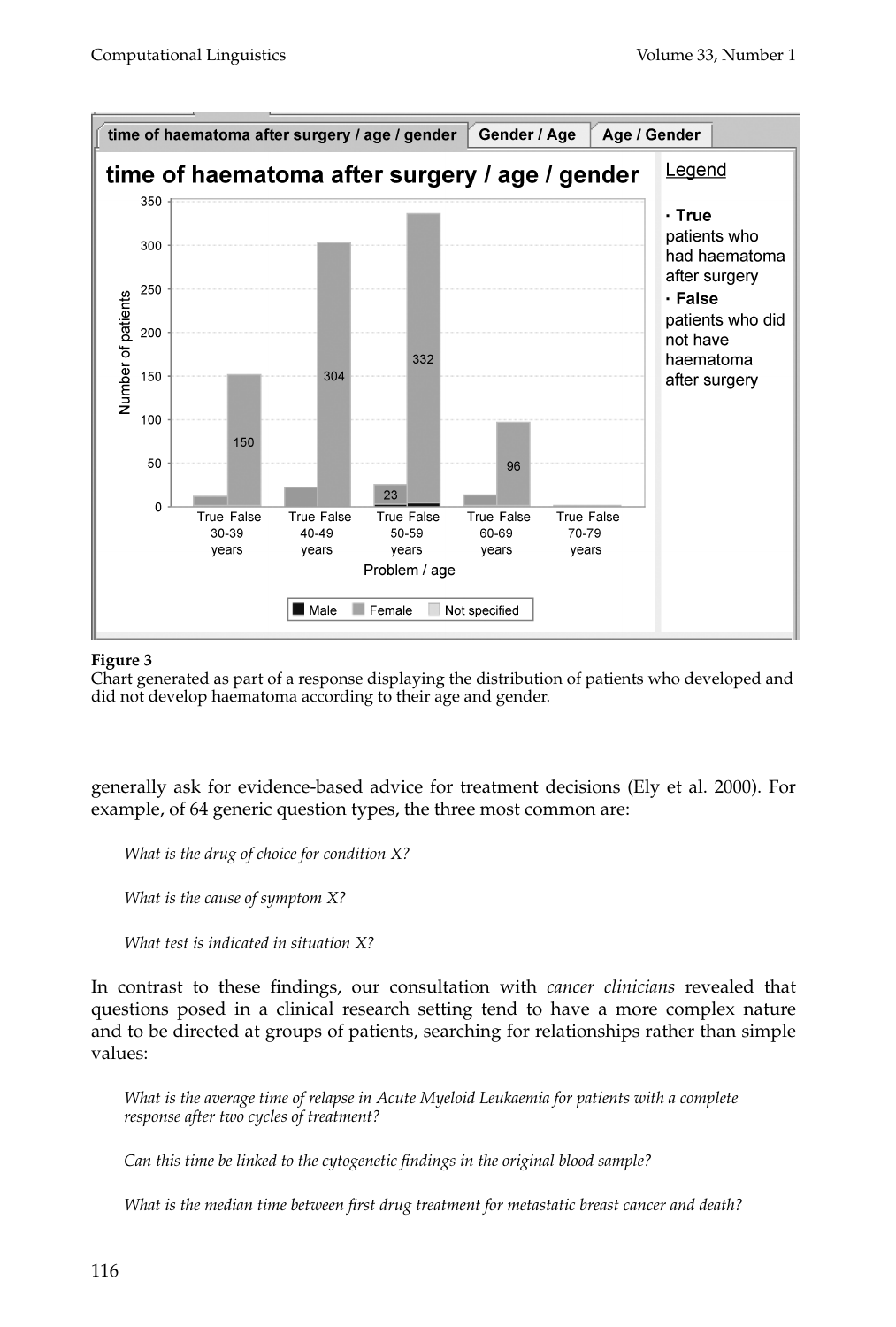Our policy in CLEF has been to aim first at a relatively specific model, under the guidance of the relevant experts—clinicians and medical researchers in the area of cancer.

### **5.1 Elements of a Basic Query**

The structure of a typical query (according to our experts) is shown by the following relatively simple example:

*For all patients with cancer of the pancreas, what is the percentage alive at five years for those who had a course of gemcitabine?*

As can be seen, this query breaks down into three elements: the set of relevant patients, defined by a problem; the partition of this set according to treatment; and the further partition according to outcome, from which the percentage can be calculated. For maximum clarity, the Query Editor can format the query so that these three elements are marked explicitly and presented separately:

Relevant subjects: Patients with cancer of the pancreas. Treatment profile: Patients who received a course of gemcitabine. Outcome measure: Percentage of patients alive after five years.

Generalizing from this example, we can identify the following basic query pattern:

Relevant subjects: Patients with [some diagnosis]. Treatment profile: Patients who received [some treatment]. Outcome measure: [Measure] of patients [with some status] [at some point in time].

An important requirement on this formulation of the query is that it should be unambiguous—namely, that users should understand correctly how the outcome measure will be calculated. We assume that the calculation will proceed through the following steps. First, retrieve all the patients in the database who satisfy the conditions in the first two paragraphs (Relevant subjects and Treatment profile)—in this example, all patients with cancer of the pancreas who received a course of gemcitabine. Call this set *S* and let its cardinality (i.e., the number of patients in the set) be *C*(*S*). Next, find the subset of *S* also satisfying the outcome condition—in this example, the patients still alive after five years. Call this set *M* and its cardinality *C*(*M*). Finally, divide *C*(*M*) by *C*(*S*) and express the result as a percentage.

With a slight elaboration of this basic pattern, we can obtain a second kind of query, which requests a comparison rather than a single value:

*For all patients with cancer of the pancreas, compare the percentage alive at five years for those who had a course of gemcitabine with those who didn't.*

Again this can be presented to the user using a separate paragraph for each element:

Relevant subjects: Patients with cancer of the pancreas. Treatment profile: Patients who received a course of gemcitabine, compared with patients who did not. Outcome measure: Percentage of patients alive after five years.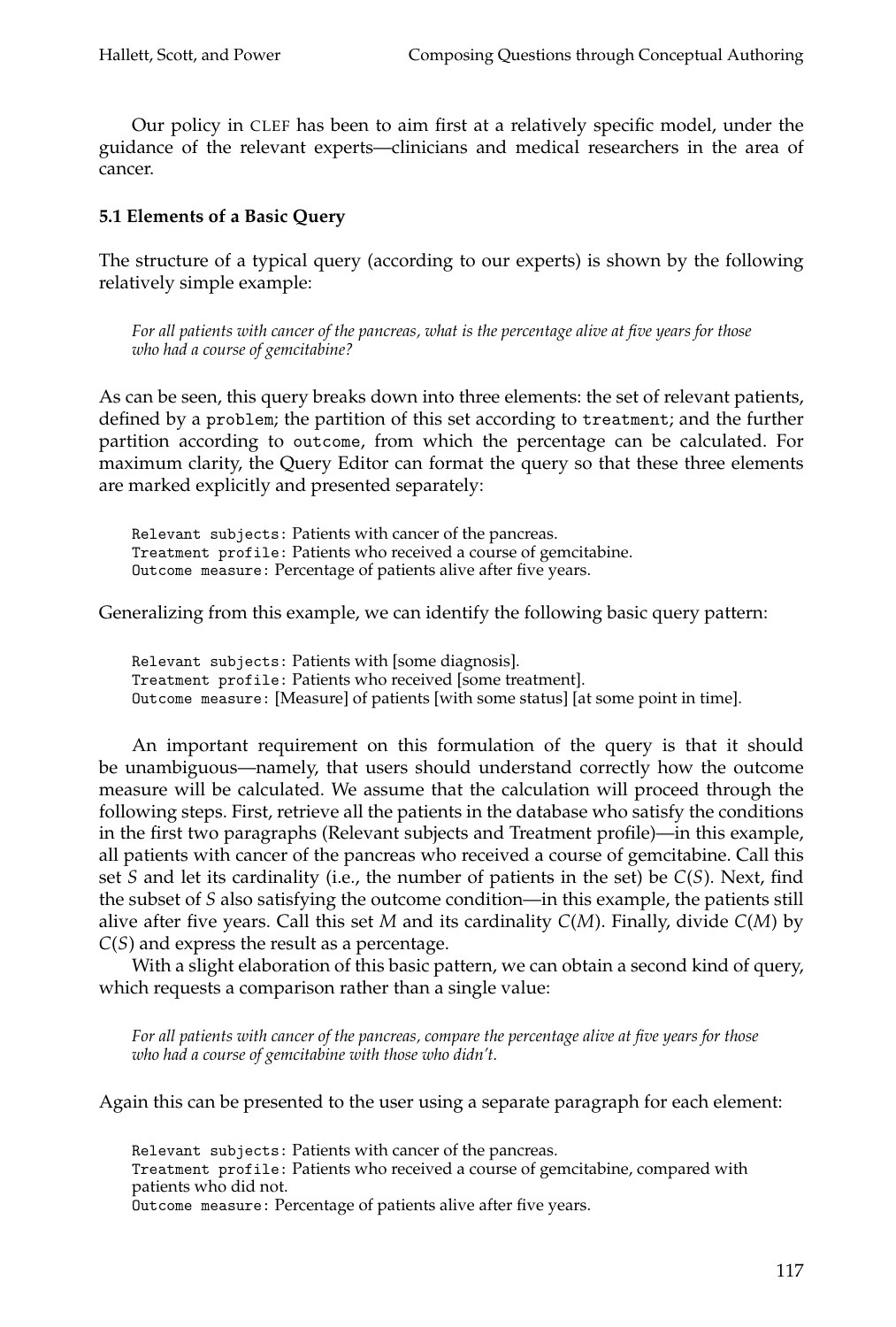For a comparison question we need to compute two outcome measures, so the steps in the calculation have to be elaborated as follows. First, retrieve two sets of patients, *S*<sup>1</sup> and  $S_2$ , satisfying the conditions that we want to compare. In the example,  $S_1$  will be the set of patients with cancer of the pancreas who had a course of gemcitabine;  $S_2$  will be the set of patients with the same type of cancer but no gemcitabine treatment.<sup>5</sup> Next, for each set, find the subset of patients still alive after five years: Call these subsets *M*<sup>1</sup> and  $M_2$ . Finally, compute the measures to be compared by dividing  $C(M_1)$  by  $C(S_1)$ , and  $C(M_2)$  by  $C(S_2)$ , and expressing the resulting ratios as percentages.

# **5.2 Complex Queries**

Each element of a query can be made more complex in two ways. First, it can be replaced by a conjunction or disjunction, so that the query in a sense becomes several queries requiring several answers. Second, the content of the description can be elaborated, for example by adding more qualifications. Here is an example of the first kind:

*For all patients with a brain glioma, what percentages are still alive at 1, 2, and 5 years if they take Imatinib Mesylate every day?*

This can be analyzed as a single relevance group, single treatment, and multiple outcome measures (survival at 1, 2, and 5 years). Separate answers for these measures will be needed. An example of the second kind is the following:

*For all patients with cancer of the vulva that is locally advanced and/or metastatic or recurrent, and where this cannot be treated with either surgery or radiotherapy of any kind, what is the survival rate for those given Taxol only?*

We assume this is a single rather than a multiple query, and that separate answers are not needed for the various conjunctions and disjunctions. The treatment profile (Taxol) and the outcome measure (survival rate) have a content that can be easily specified—a single choice from a menu would suffice. However, the set of relevant patients requires a very elaborate description because there are so many qualifications.

# **5.3 Multiple Relevance Sets**

When the phrase describing a relevance set includes a conjunction or disjunction, there may be ambiguity over whether the intended query is single or multiple. Compare these three patterns:

- (1) For all patients with lung cancer, and for all patients with breast cancer . . .
- (2) For all patients with lung cancer and breast cancer . . .
- (3) For all patients with lung cancer or breast cancer . . .

Here (1) seems a clear case of a multiple query, whereas the others are ambiguous but tending to a single-query interpetation. It is hard to eliminate such ambiguities altogether while wording the query in a way that is reasonably natural, but at least we can impose consistency by using different realization devices for the two cases—for

<sup>5</sup> These sets are obviously disjoint.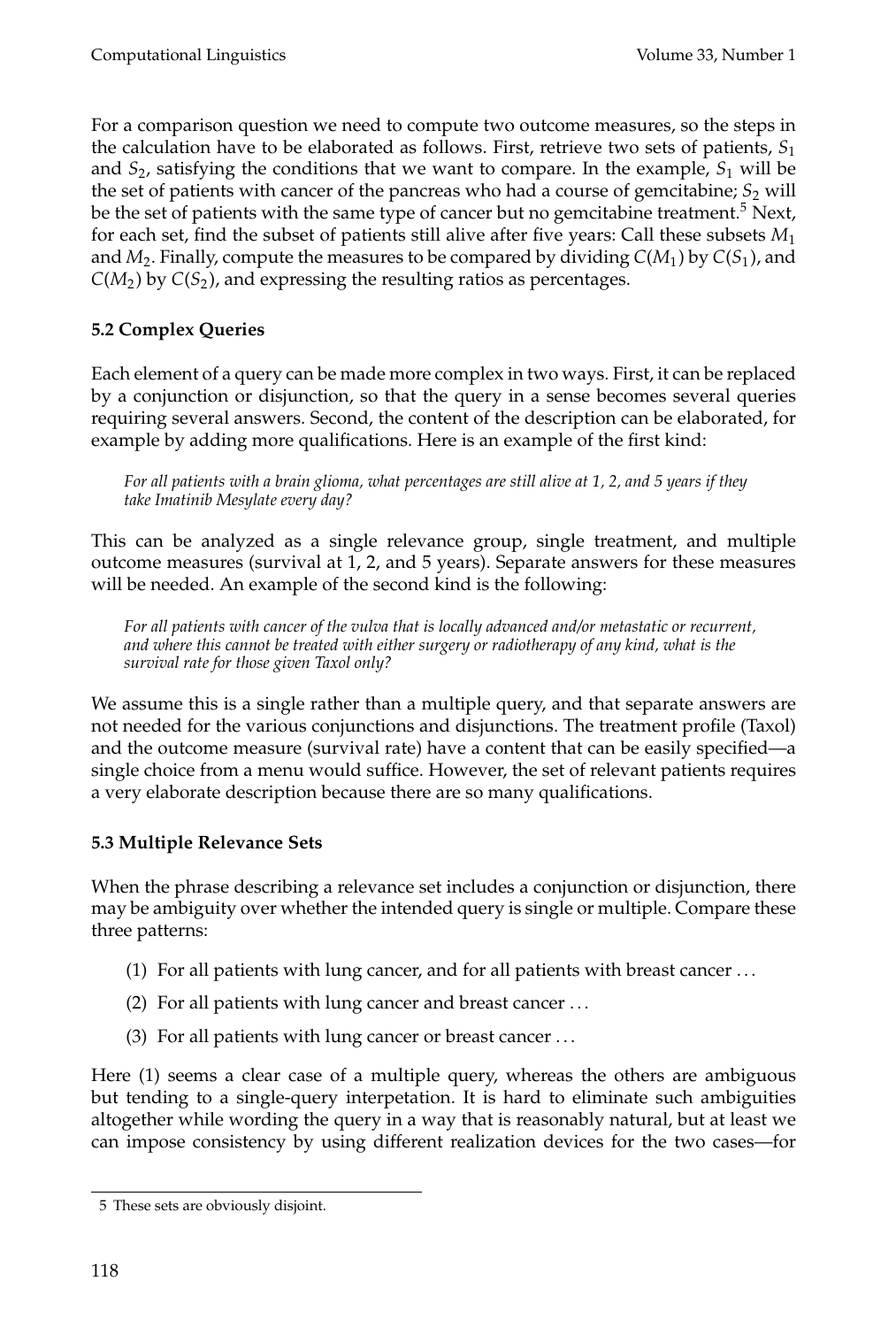example, bulleted lists for conjunctions (or disjunctions) that imply multiple queries, and discourse connectives (*and*, *or*) for ones that imply single queries. For example:

Relevant subjects:

- Patients younger than 60 years of age who have had bad prognosis myelodysplastic syndrome only for at least six months
- Patients younger than 60 years of age who have had acute myelogenous leukaemia caused by bad prognosis myelodysplastic syndrome for at least six months

*versus*

Relevant subjects:

• Patients younger than 60 years of age who have either had bad prognosis myelodysplastic syndrome only for at least six months or acute myelogenous leukaemia caused by bad prognosis myelodysplastic syndrome for at least six months

In the first we have two relevance sets; in the second we have only one.

#### **5.4 Multiple Treatment Profiles**

A similar ambiguity is found when several treatment profiles are mentioned. Either there are several queries, or there is a single query concerning a logical combination of the treatments. The following query text (written as an example by a medical researcher) could be interpreted either way:

*For all patients younger than 60 years of age who have either had bad prognosis myelodysplastic syndrome only for at least six months or acute myelogenous leukaemia caused by bad prognosis myelodysplastic syndrome for at least six months, what is the survival rate if you give them intensified remission induction chemotherapy followed by either an autologous or allogeneic bone marrow transplant?*

Perhaps the researcher's aim is to compare autologous bone marrow transplants with allogeneic ones. Alternatively, it might not matter whether the transplant is autologous or allogeneic provided that it is one or the other, as suggested by the singular verb ('what *is* the survival'). In the query interface, the ambiguity can be avoided in the same way as before, by using bullets to mark separate queries. For example:

Treatment profiles:

- Intensified remission induction chemotherapy followed by an autologous bone marrow transplant
- Intensified remission induction chemotherapy followed by an allogeneic bone marrow transplant

*versus*

Treatment profiles:

• Intensified remission induction chemotherapy followed by an autologous **or** allogeneic bone marrow transplant

In the first we have two treatment profiles and hence separate queries; in the second we have only one.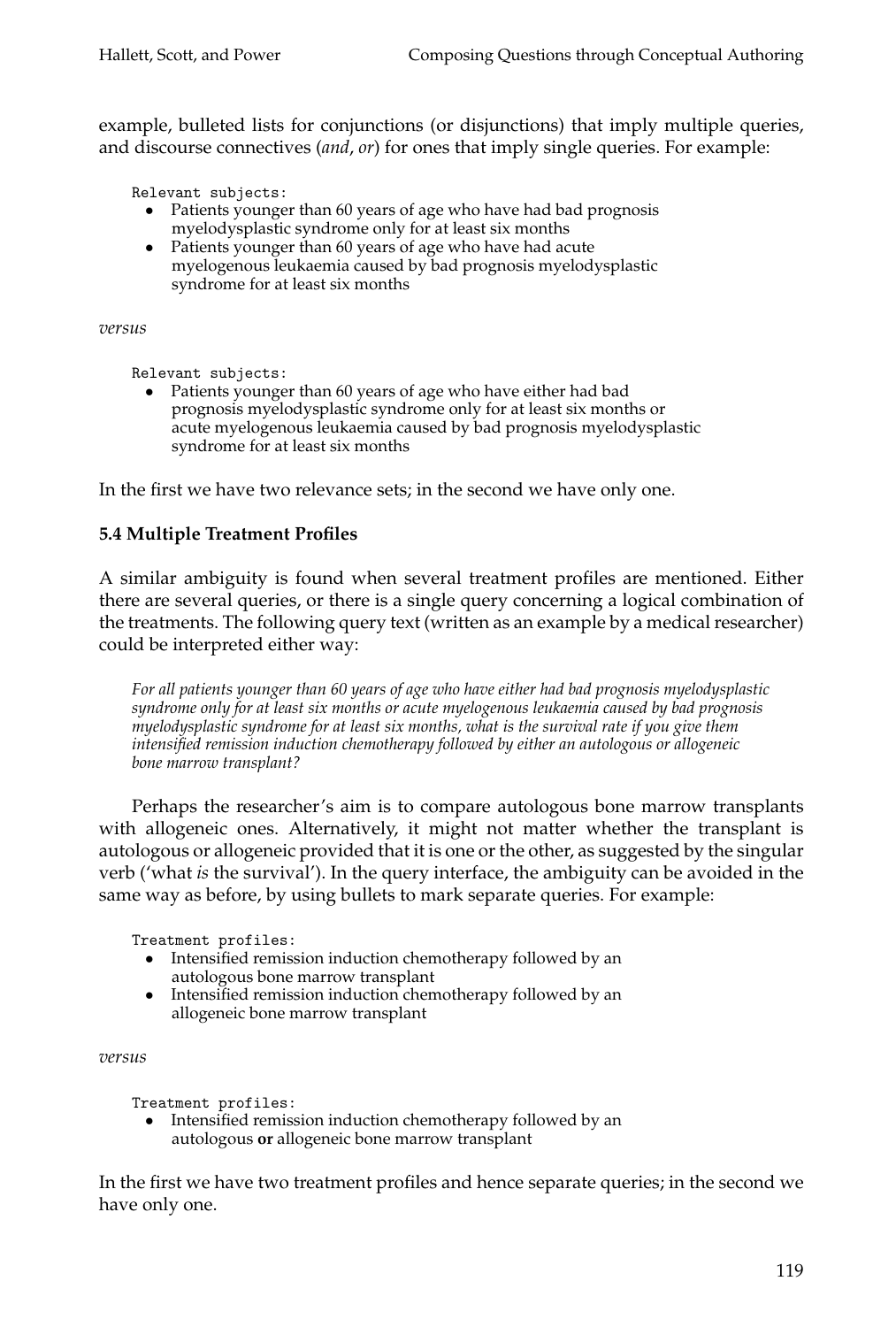# **5.5 Multiple Outcome Measures**

There are several examples in which survival rates are requested at, say, one year, two years, and five years. It makes no sense to combine these into a single query, so they are always interpreted as separate queries.

### **5.6 Comparison Queries**

Comparison queries are those that ask for certain outcomes of separate groups of patients that do not share common diagnosis or treatment profiles.

*Compare survival rates at 5 years after diagnosis for patients with adenocarcinoma who received chemotherapy and patients with invasive ductal carcinoma who received radiotherapy*.

We represent such queries as two independent queries, with separate profiles.

# **5.7 Elaborate Descriptions**

Descriptions are boolean combinations of properties. A description can be elaborate either because it contains many boolean operators, or because the properties are themselves complicated. The following description of a reference set is elaborate in both ways:

*For all patients younger than 60 years of age who have either had bad prognosis myelodysplastic syndrome only for at least six months or acute myelogenous leukaemia caused by bad prognosis myelodysplastic syndrome for at least six months, what is the survival rate. . . ?*

Complex boolean combinations of this kind often cannot be presented in running prose without the scopes of the boolean operators becoming unclear. To avoid this problem, the feedback text generator formats complex boolean combinations using hierarchical layout:

Relevant subjects:

- Patients with the following properties:
	- a. They are younger than 60 years of age AND
	- b. They have one of these properties:
		- b1. They have had bad prognosis myelodysplastic syndrome only for at least six months

OR

b2. They have had acute myelogenous leukaemia caused by bad prognosis myelodysplastic syndrome for at least six months

Descriptions of treatment profiles can be elaborate in the same ways. The following excerpt has two treatment profiles, the first using a combination of AND and NOT, the second using AND combined with temporal sequence (marked by THEN).

*. . . compare the survival rates over time for those who had no surgery but did have mitomycin C injected into the bladder once a month, with those who had transurethral resection of the tumor and then a single one-time injection of mitomycin C into the bladder.*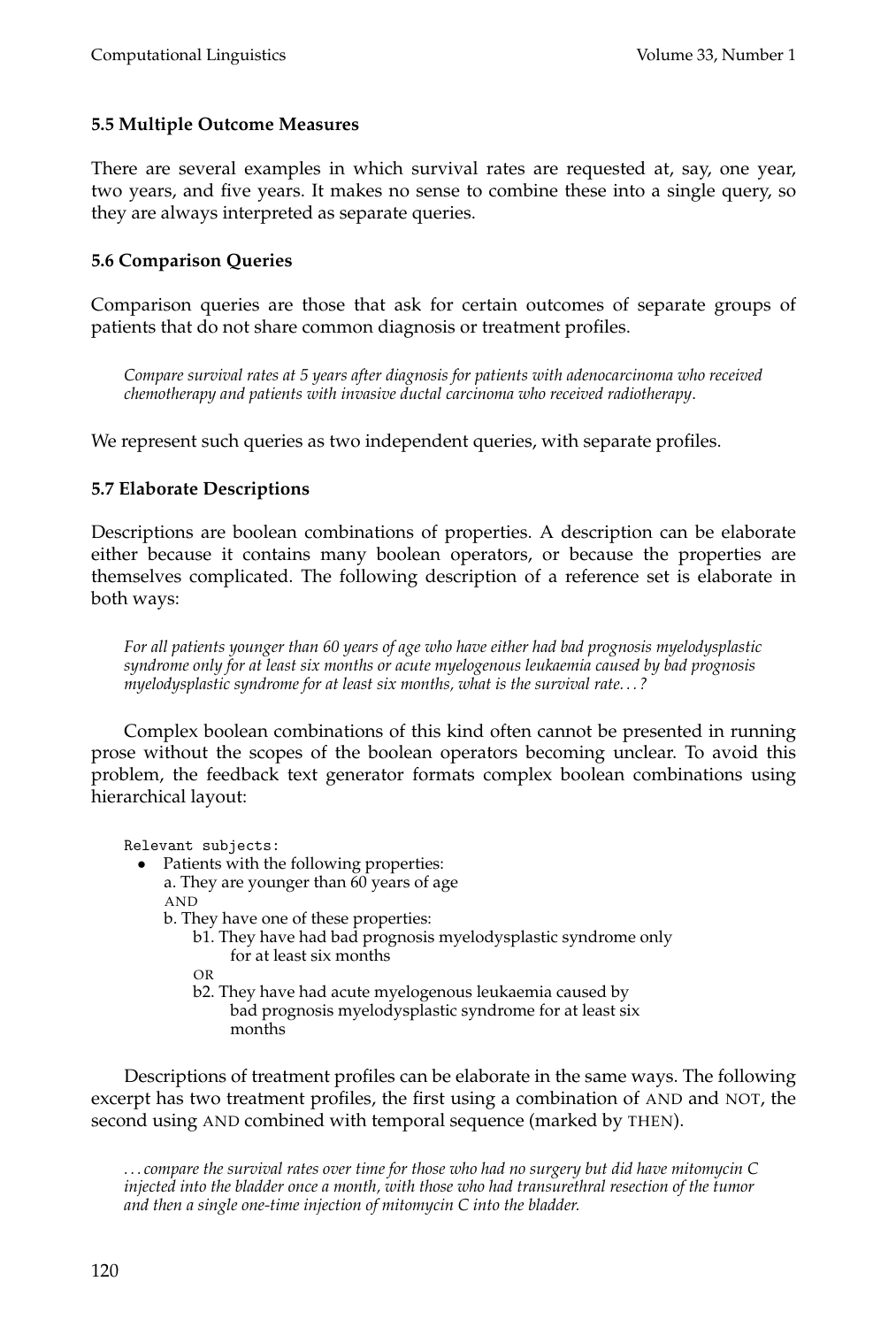The corresponding part of the feedback text is laid out as follows:

- Treatment profiles: • a. NO surgery AND b. Mitomycin C injected into the bladder once a month
	- a. Transurethral resection of the tumor **THEN** b. A single one-time injection of mitomycin C into the bladder

### **5.8 Representing Time**

Queries about patient records contain many references to events occurring at particular times: diagnoses, tests, treatments, deaths, and so forth. These time specifications are crucial. To deal with them effectively, the query tool must meet two requirements. First, the feedback text should express temporal relations naturally and unambiguously, using familiar devices like tenses and adverbials. Second, the resulting conceptual representation (in the A-box) must be aligned with the fields through which time is represented in the database.

Like most databases, the CLEF medical records employ several types of time stamp. First of all, an event has a **valid time**, the moment when it actually took place. For example, if a mastectomy was performed on 29th January 2000, the valid time would be some representation of this day, perhaps '29-01-2000', assuming a granularity calibrated in days (rather than hours, weeks, etc.). Next, an event has a **recording time**, the moment when it was written down. Obviously this might differ from the valid time, although they would be the same if the doctor kept prompt records. We also use a concept of **query time**, the moment when a query was formulated by the CLEF user: this is needed in order to interpret deictic time references in the feedback text, based for example on tenses or on phrases like 'after 1995', which can be interpreted to mean 'from 1995 until now'.

For some events the valid time can be a single moment, specified for example by a date. For events that last for longer intervals, like a whole course of treatment, two valid time stamps have to be given, one for the start time and one for the end time. Of course this distinction is related to granularity. With a granularity based on days, a week has to be treated as an interval with a start date and an end date; with a granularity based on weeks, the same week could be identified by a single time stamp (e.g., 'W40-2000', meaning the 40th week of the year 2000).

To model time effectively in queries, we need to provide a range of natural and clear options, and map them to the time stamps used in the database. At present, the temporal modifiers offered during query editing are as follows:

- *between [date 1] and [date 2]*: interpreted as a closed interval [date 1, date 2]
- *after [some date]*:interpreted as a closed interval [this date, query time]
- *before [some date]*
- *in [this year]*: interpreted as [01/01/this year, 31/12/this year]
- any of the above, where instead of a specific date the user enters an index event *after the surgery*; in this case, the implied time will be computed by the DBMS instead of explicitly entered by the user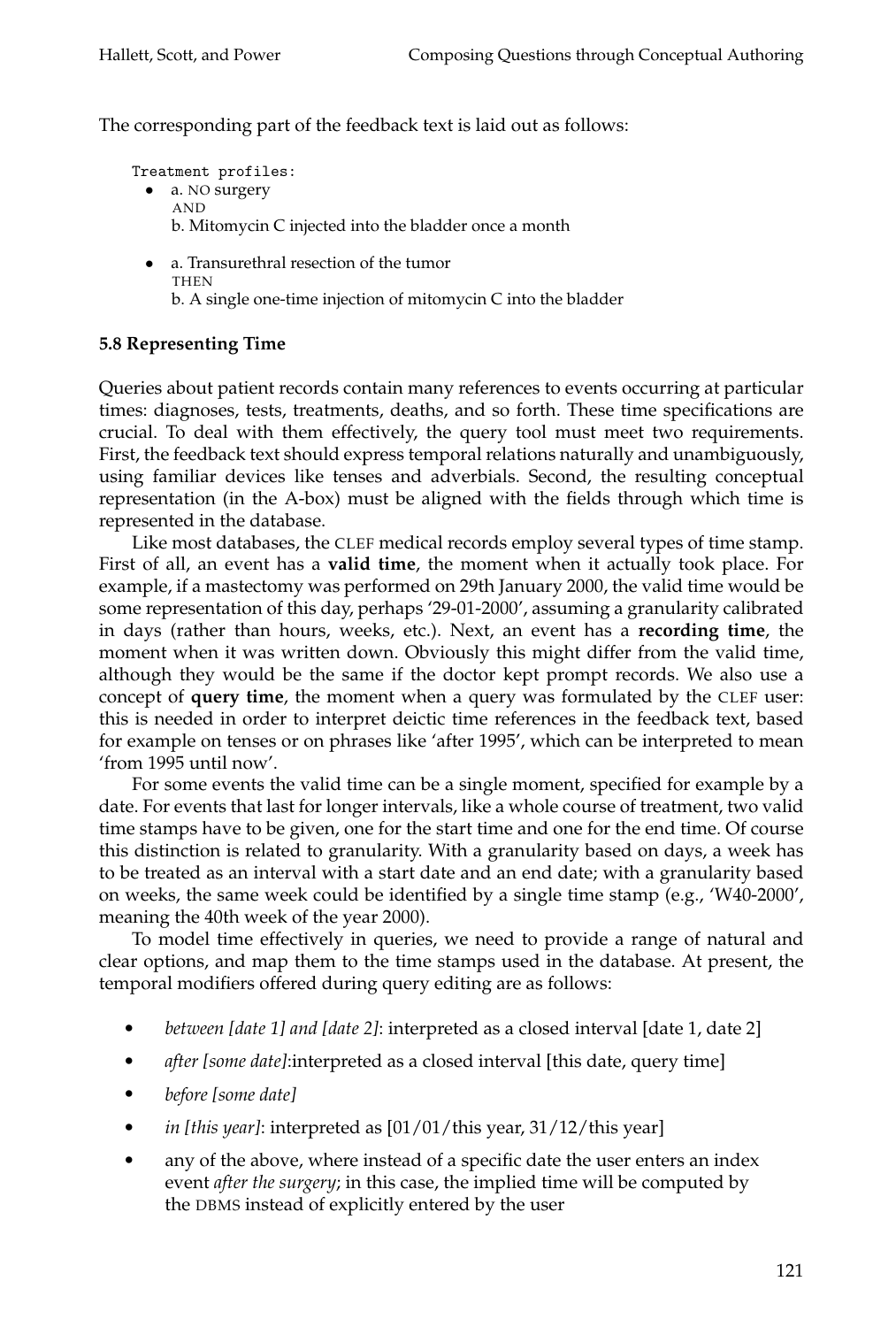*event1* {*while/at the same time as/during event2*} : will be interpreted as two overlapping time intervals corresponding to the two events

For example, such time expressions cover queries like: *patients diagnosed with cancer before 1999*, or *patients who received chemotherapy within 5 months of surgery*. The interface allows Allen's 13 basic interval relationships to be expressed in natural language (Allen 1984).

In principle we could require users to associate a time stamp with every event mentioned in a query; however, by imposing this further requirement on users we would pay a high price in usability, virtually doubling the number of operations needed in order to complete the query, and damaging the transparency of the resulting text. In the CLEF query interface we have decided instead to associate default values to time descriptions and to make the time stamp anchors visible only on demand in the feedback text. The output text will contain all the time stamps, with the values either entered by the user or defaulted, so allowing the user to review the query and amend it where necessary.

# **6. Evaluation**

The best evaluation of any question-answering system is one which looks at real users making information-seeking requests in real-life contexts. Because the complete CLEF system is not yet ready for deployment, this is impractical at this stage. However, we have been able to perform usability tests on the query interface in isolation from the full system, and this is what we report on here. Our current study does not cover the Query to SQL Translation and the Answer Retrieval components, which are part of the server components side of the query interface. This separation is not always possible in practice. For example, we cannot at this stage test the full range of queries that can be constructed in the interface, because some are not yet supported by the back-end. Similarly, we can only assess the time necessary for editing queries, not for retrieving answers, because this is almost entirely dependent on the communication procedure and on the speed of the SQL translator.

We have thus far conducted two formal experiments, to address the following questions:

- Are users able to successfully compose complex queries using the system?
- Can the system be used with minimal training?
- Are the queries, as presented in the interface, easily understandable?

# **6.1 Experiment 1: Query Composition**

As mentioned earlier (Section 1), one of the main desiderata behind the design of our querying method is that it should be intuitive. With respect to the system we have implemented for CLEF, what this means is that medics and bio-informaticians should be able to pose the kind of complex queries that they require, without the need for extensive training, or for knowledge of the structure or language of the underlying repository. This experiment tests the extent to which our querying method fulfills these requirements.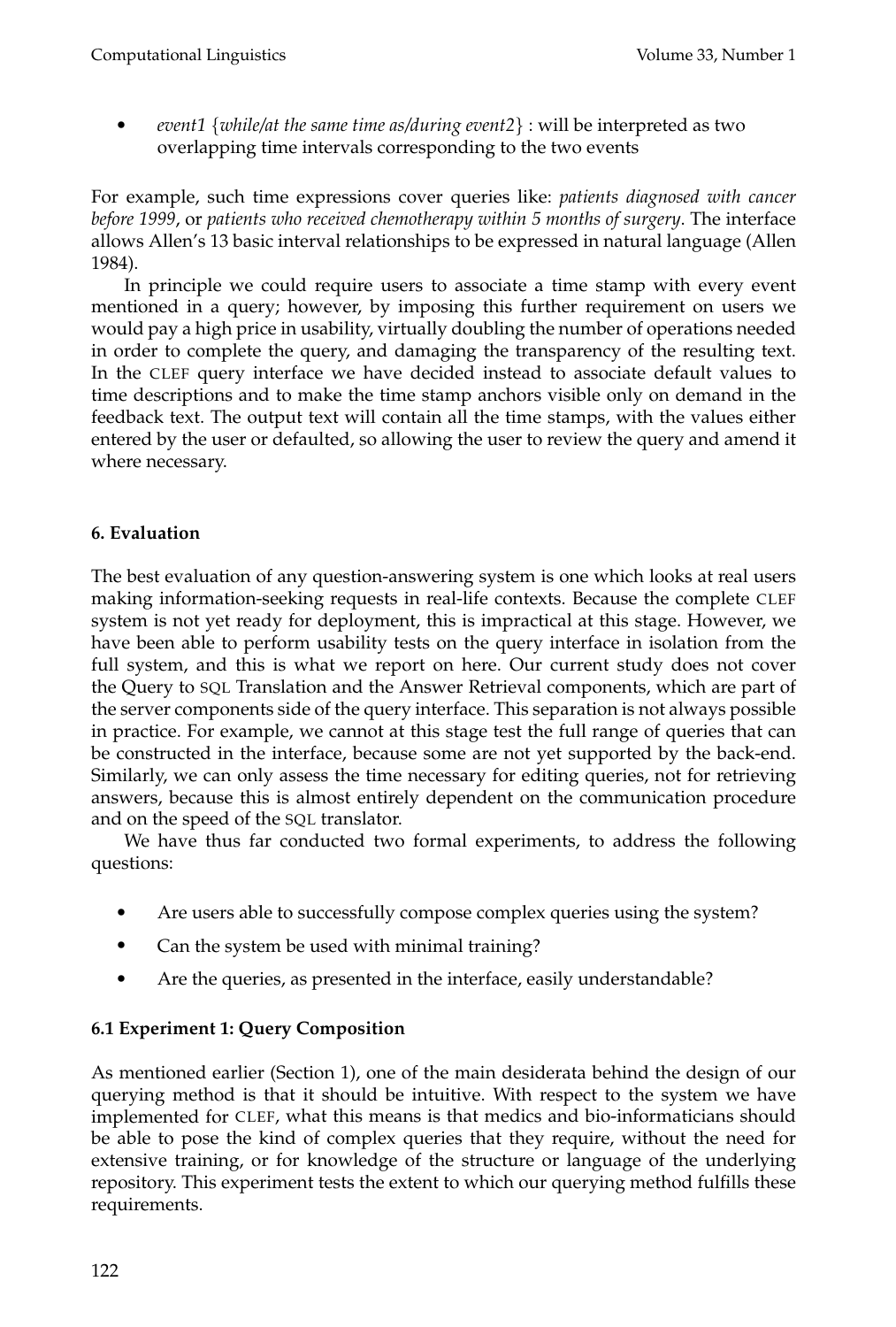*Subjects.* Fifteen medics and bio-informaticians participated in the experiment. All had previously been granted clearance<sup>6</sup> to see the information in the confidential repository of patient records. All subjects were knowledgeable in the domain of cancer, and all but two had no knowledge of the representation language of the repository (SQL), or of how the data contained therein were structured; none had any prior experience with the query-formulation interface.

*Methodology.* Each subject was given a short (5–10 minute) introduction to the interface, which included a demonstration of the construction of a fairly simple query. Subjects were then given a set of four queries, which they were asked to compose using the interface. To increase the difficulty of the task, the questions presented to the subjects avoided, where possible, the wording required by the user interface, so that users were obliged to think about the meaning rather than to aim for particular target phrases. To avoid effects of practice, we varied randomly the order in which the questions in the set were presented to subjects. Subjects were allowed as much time as they needed to compose each query.

For each subject, we measured the time taken to build each query, and recorded the number of operations used for constructing it.

*Materials.* The materials for the experiment consisted of the following set of four queries:

*How many patients who received surgical treatment for malignant neoplasm of the central portion of the breast had no curative radiotherapy?*

*How many patients between the ages of 40 and 60 when they were first diagnosed with lung cancer* (malignant neoplasm of bronchus or lung, unspec) *received radiotherapy and had a platelet count higher than 300 and a leukocytes count lower than 3?*

*What percentage of patients under the age of 60 treated for breast cancer* (malignant neoplasm of breast, unspec) *died within 5 years of a mastectomy?*

*How many patients with acute lymphoid leukaemia have been given chemotherapy?*

These are representative of the query types that emerged from an earlier requirements analysis with oncologists and cancer bio-informaticians. They also vary in their levels of structural complexity and in the number of interface operations required to successfully complete them.

As can be seen, these questions are far more complex than the queries standardly posed to search engines or to most other interactive query engines (as described, for example in [Hovy, Hermjakob, and Ravichandran 2002]; [Soricut and Brill 2004]; [TREC 2005]).

*Results.* The main finding of this experiment is the achievement of 100% success in subjects' ability to use the interface for the purpose for which it was intended: *All subjects successfully composed all queries*. The mean completion time per query was 3.9 minutes (noting that subjects were under no time pressure to complete the individual

<sup>6</sup> By the UK Medical Research Ethics Committee (MREC).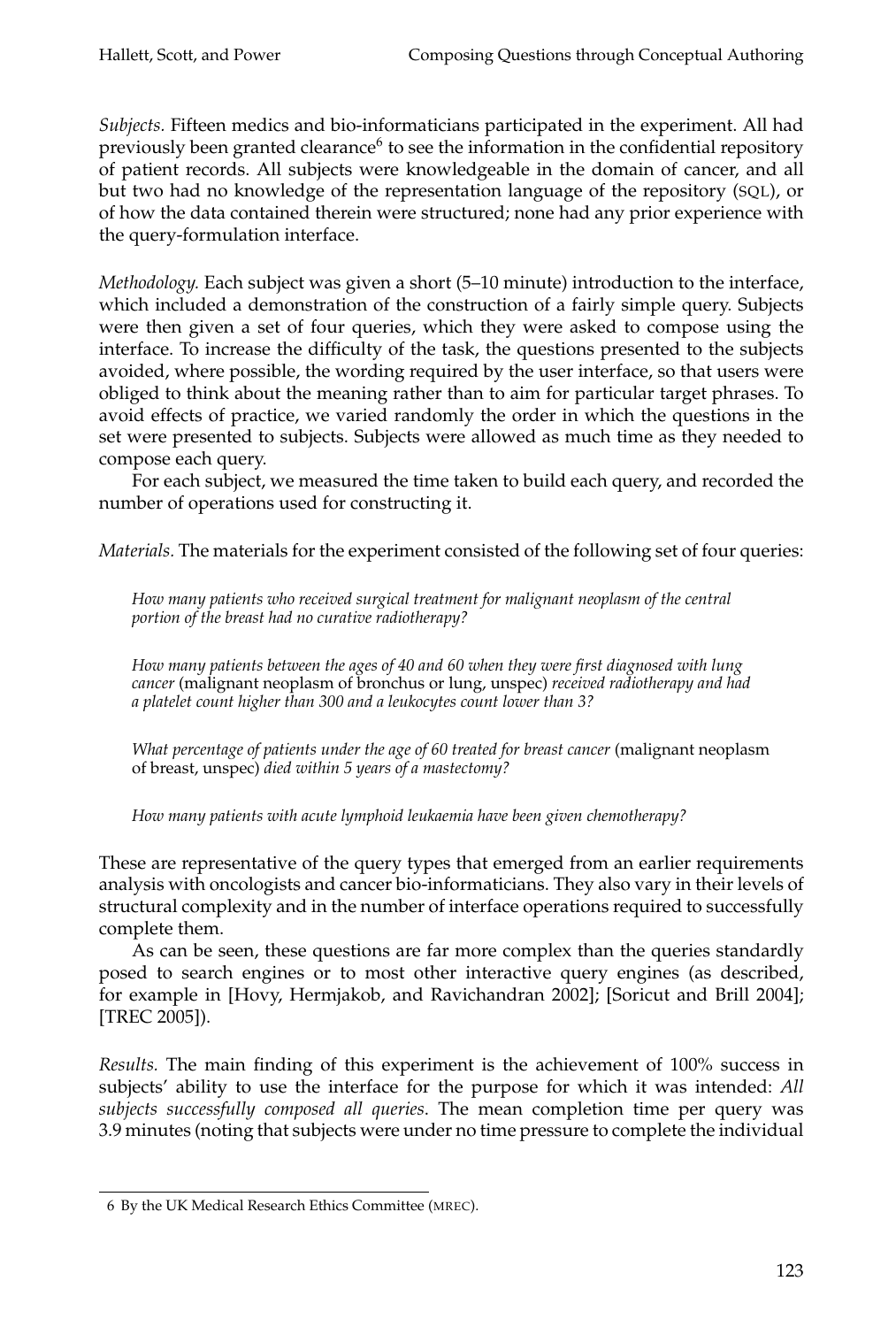

**Figure 4** Mean completion time for queries in order of occurrence.

queries).7 Figure 4, which gives the average time to completion across all subjects, shows that subjects learned to use the interface quickly: they take much longer on their first query, and their performance asymptotes by the time they get to the second query. This effect is confirmed by an analysis of variance  $(ANOVA)^8$ , which shows a highly significant effect of order of presentation (F =  $9.8427$ ; p < .0001). Furthermore, significant differences were found between subjects' performance on the first query they composed compared to the second, third, and the fourth (each at  $p < .01$  on the Tukey HSD test). However, application of the same test showed no significant difference in subjects' performance on the second versus third, second versus fourth, or the third versus fourth composed query.

Because the queries vary in structural complexity, some will require the user to perform more interface actions than others, and so one would predict a difference in subjects' performance (i.e., time to completion) on the individual queries; this was borne out by the analysis (ANOVA,  $F = 5.5015$ ;  $p < .0028$ ).

If the method is easy to learn, one would predict that subjects' proficiency with the interface will increase fairly quickly as they move from the first query they encounter to the last, irrespective of complexity. This can be tested by measuring subjects' performance on the interface in terms of the number of interface operations (mouse clicks and selections) they perform, normalized for complexity: a value of 1 would mean that subjects perform twice as many operations as are required; a value of 0 would mean that subjects perform the minimal number of required operations (i.e., perfect performance). The result of such an analysis is shown in Figure 5. The picture that emerges from this is one where, overall, subjects are very efficient, achieving an average score of 0.19 over their first four encounters with the method. They make a fair number of false starts when composing their first query, but become extremely proficient by the time they get to their second query, and near perfect by the time they get to the fourth. Analysis of variance<sup>9</sup> shows a highly significant effect of order of presentation  $(F = 7.4993; p < .0004)$ . Once again, the Tukey HSD Test shows a significant difference between the first query encountered and each of the subsequent ones ( $p < 01$ ), and that the differences between the second and third, the second and fourth, and the third and fourth, were nonsignificant.

<sup>7</sup> For the last 5 subjects, all of whom used a version of the interface that had been improved to respond faster to interface actions, this average went down to 2.7 minutes.

<sup>8</sup> One-way ANOVA for correlated samples.

<sup>9</sup> One-way ANOVA for correlated samples.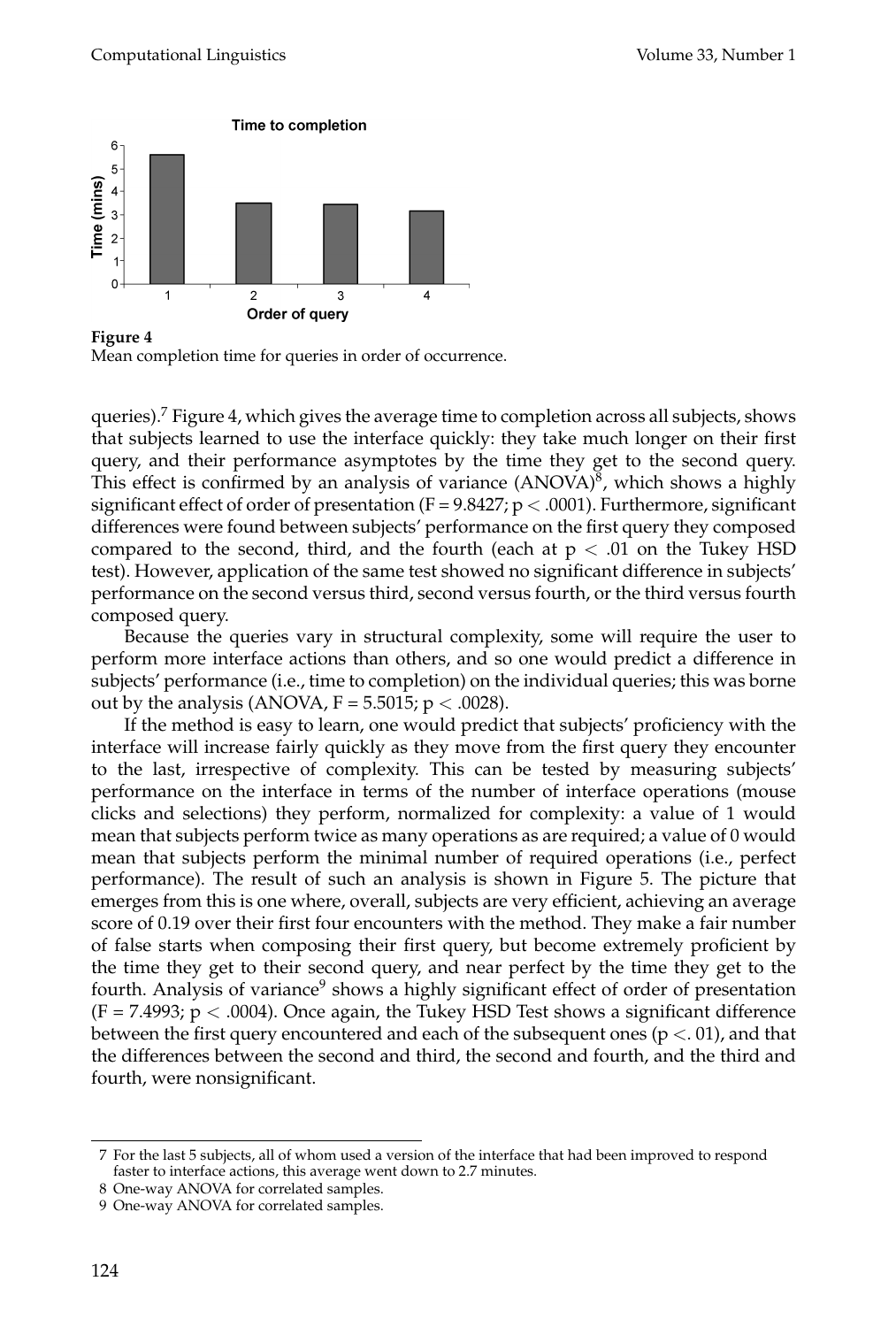

**Figure 5**

Proficiency with the interface as a function of experience.

# **6.2 Experiment 2: Clarity of the Queries**

Interfaces to databases based on natural language interpretation inevitably suffer from the ambiguity and imprecision of the input texts, unless users can be trained in a controlled language. Our method of composing queries avoids this problem altogether: because the natural language feedback text is generated by the system rather than the user, there is no need for the system to choose among alternative interpretations. Of course, this does not guarantee that the query text is equally transparent to the user: this will depend on the efficacy of our feedback text design—the point we wish to evaluate in the present experiment, which explores the extent to which composed queries, as presented in the feedback texts, can be clearly understood.

*Subjects.* Fifteen subjects participated in the experiment. Of these, ten had previously participated in Experiment 1; the new subjects had the same profile as those previously seen.

*Methodology.* Subjects were given a paper-based questionnaire containing 24 trials, each showing a completed complex query as presented in the interface (i.e., as a 'feedback text'). Each query was associated with three alternative interpretations, presented as full natural language questions: only one of these represented the correct meaning; the other two represented plausible but incorrect meanings. Subjects were given a forced-choice task to identify which of the three alternatives corresponded to the meaning of the given feedback text.

The queries were presented to all subjects in the same (random) order. We devised five presentation sets, each containing a different ordering of the options for each query, and these were randomly assigned to subjects. We suggested to subjects that a useful strategy might be to read the alternatives *before* looking at the associated feedback text. There was no time limit.

*Materials.* The materials comprised four examples, each of six patterns of ambiguity:

*Type 1: Attachment of temporal expression.* Most events can have a temporal expression associated. When there is more than one event that could be subsumed by a temporal expression, the text may become ambiguous. For example:

Relevant subjects: patients with a clinical diagnosis of breast cancer Treatment: patients who did not receive adjuvant chemotherapy in the past year Tests: [ ] Outcome: absolute number of patients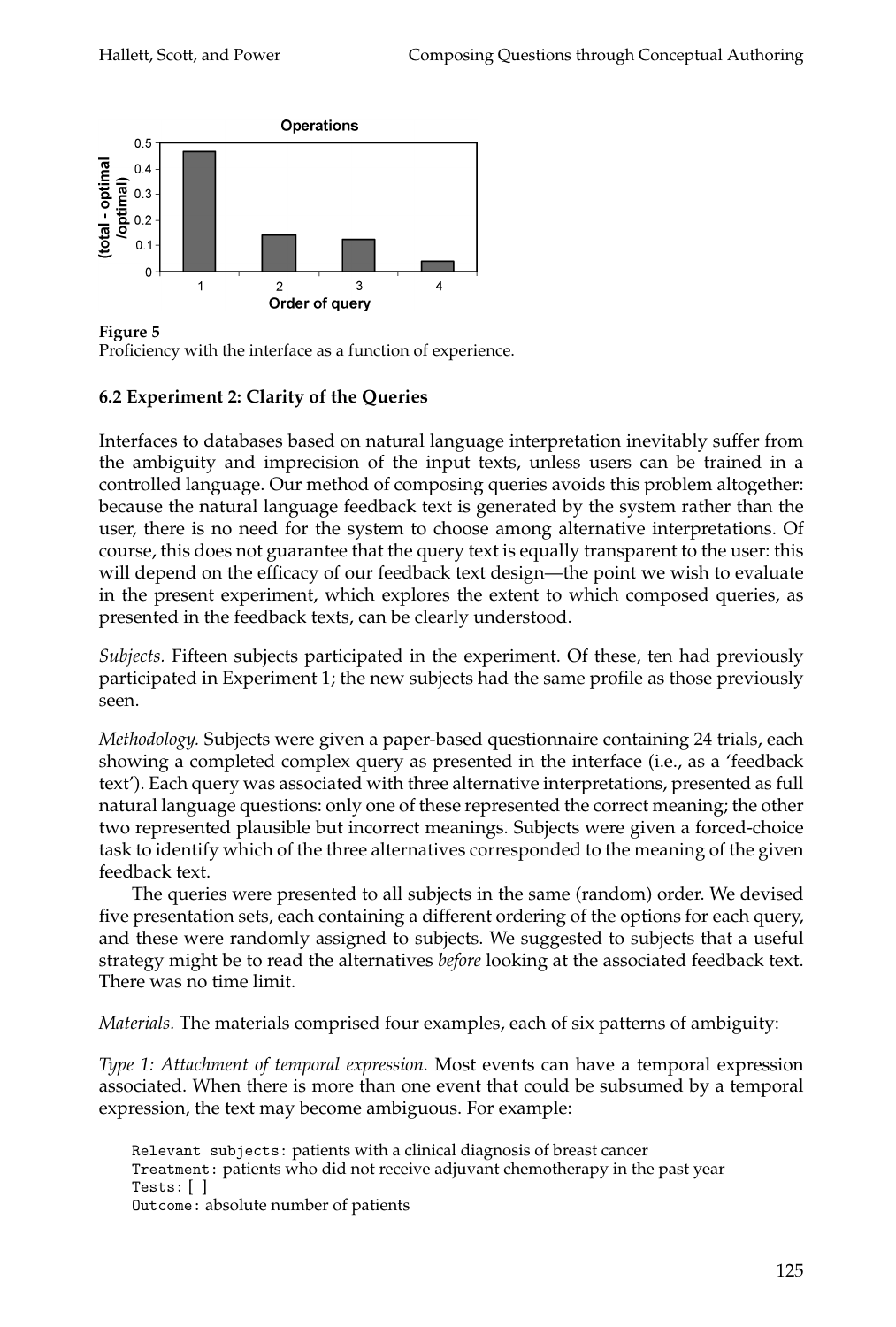# Options:<sup>10</sup>

- *How many patients diagnosed with breast cancer had no adjuvant chemotherapy in the past year?*
- How many patients treated for breast cancer in the past year had no adjuvant chemotherapy?
- How many patients diagnosed with breast cancer in the past year had no adjuvant chemotherapy?

*Type 2: Scope of conjunctions.* Whenever a complex expression contains a combination of conjunctions and disjunctions, potential ambiguities may occur, especially when combined with negations or prepositional phrases. For example:

Relevant subjects: patients with a clinical diagnosis of invasive ductal carcinoma Treatment: patients who received breast conservation surgery, no auxillary surgery, and radiotherapy Tests:[ ] Outcome: absolute number of patients

# Options:

- *How many patients diagnosed with invasive ductal carcinoma underwent breast conservation surgery, did not undergo auxillary surgery, and received radiotherapy?*
- How many patients diagnosed with invasive ductal carcinoma underwent breast conservation surgery, did not undergo auxillary surgery, and did not receive radiotherapy?
- How many patients diagnosed with invasive ductal carcinoma did not undergo breast conservation surgery, did not undergo auxillary surgery, and received radiotherapy?

*Type 3: Scope of conjunctions plus attachment of temporal expression.* This is an extension of the first two cases, where a temporal expression post-modifies an expression that is part of a conjunction of events. For example:

Relevant subjects: patients with a clinical diagnosis of malignant neoplasm, unspecified Treatment: patients who received radiotherapy and chemotherapy within 1 year of the diagnosis Tests:[ ] Outcome:absolute number of patients

# Options:

- *How many patients diagnosed with cancer had radiotherapy and chemotherapy both within 1 year of diagnosis?*
- How many patients diagnosed with cancer had radiotherapy within 1 year of diagnosis and also had chemotherapy at any time?

<sup>10</sup> In the examples that follow, the correct interpretations are indicated with italics.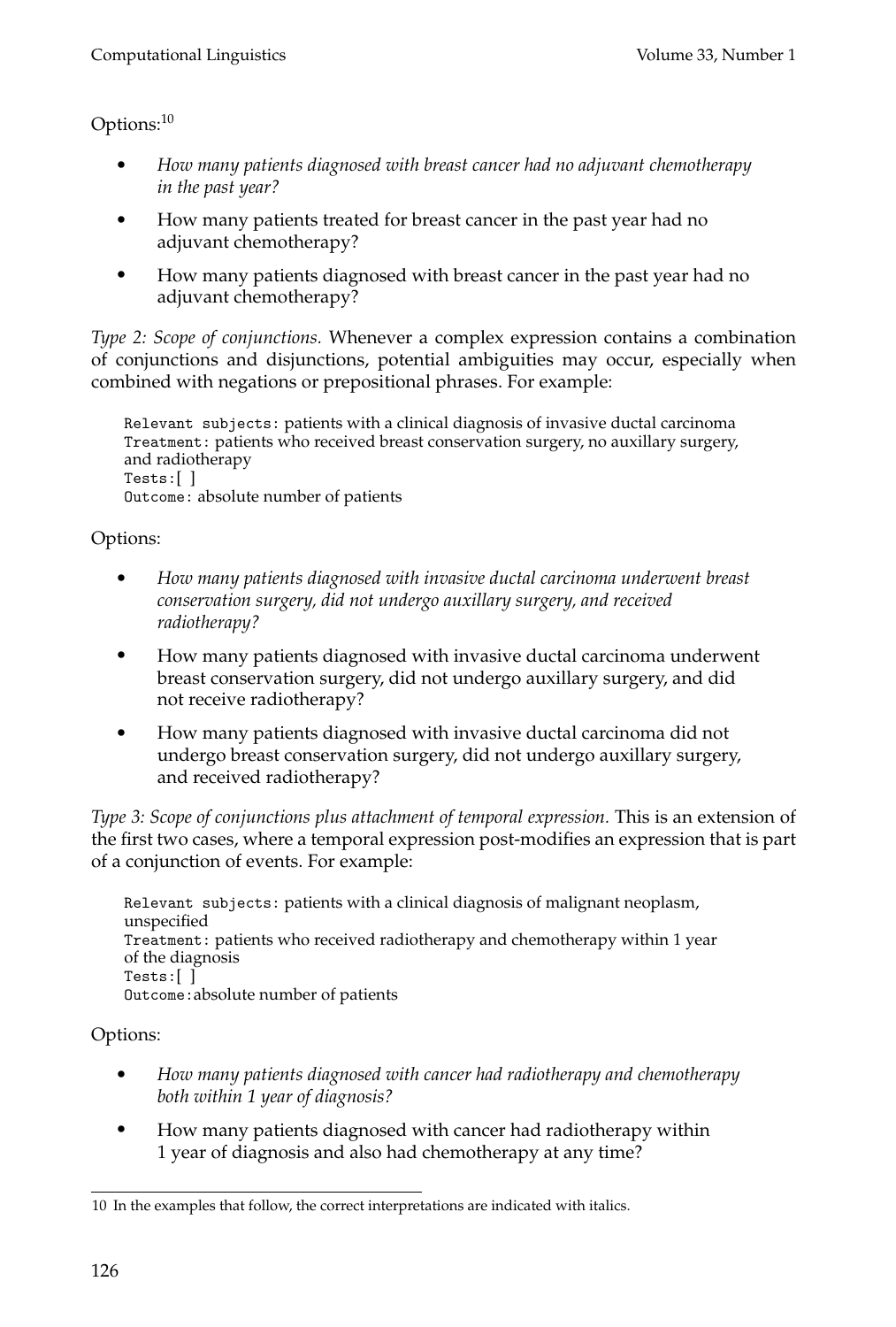How many patients diagnosed with cancer had radiotherapy and chemotherapy and received any kind of treatment within 1 year of diagnosis?

*Type 4: Combination of various query components.* Events in a query can be linked to each other by various means, including temporal expressions, conjunctions, and disjunctions. Complex combinations may render the feedback text ambiguous. For example:

Relevant subjects: patients with a clinical diagnosis of breast cancer and who had nausea within 1 year of the chemotherapy Treatment: patients who received [some surgical procedure] [at some point in time] and chemotherapy but no radiotherapy within 1 year of the diagnosis Tests:[ ] Outcome: percentage of patients who were alive after 5 years of the diagnosis

# Options:

- *What percentage of patients diagnosed with breast cancer who underwent a surgical procedure at any time, received chemotherapy within 1 year of the diagnosis, had nausea within 1 year of the chemotherapy, and received no radiotherapy within 1 year of the diagnosis, survived more than 5 years after diagnosis*?
- What percentage of patients diagnosed with breast cancer who underwent a surgical procedure at any time, received chemotherapy at any time, had nausea at any time after chemotherapy, and received no radiotherapy within 1 year of the diagnosis, survived more than 5 years after diagnosis?
- What percentage of patients diagnosed with breast cancer who underwent a surgical procedure at any time, received chemotherapy within 1 year of the diagnosis, had nausea after chemotherapy but within 1 year of the diagnosis, and received no radiotherapy within 1 year of the diagnosis, survived more than 5 years after diagnosis?

*Type 5: Complex queries, non-ambiguous components.* We introduced this category in order to test the readability of complex queries that do not necessarily contain ambiguous components. Because most queries in the medical domain are likely to be very complex, can the sheer number of query components render the query ambiguous to the users? For example:

Relevant subjects: patients under the age of 50 at the time of diagnosis, with a clinical diagnosis of breast cancer Treatment: patients who received [some surgical procedure] [at some point in time] and no chemotherapy within 1 year of the diagnosis Tests: [ ] Outcome: absolute number of patients

# Options

 *How many patients with breast cancer, under the age of 50, had a surgical procedure at any time and did not have chemotherapy within 1 year of the diagnosis*?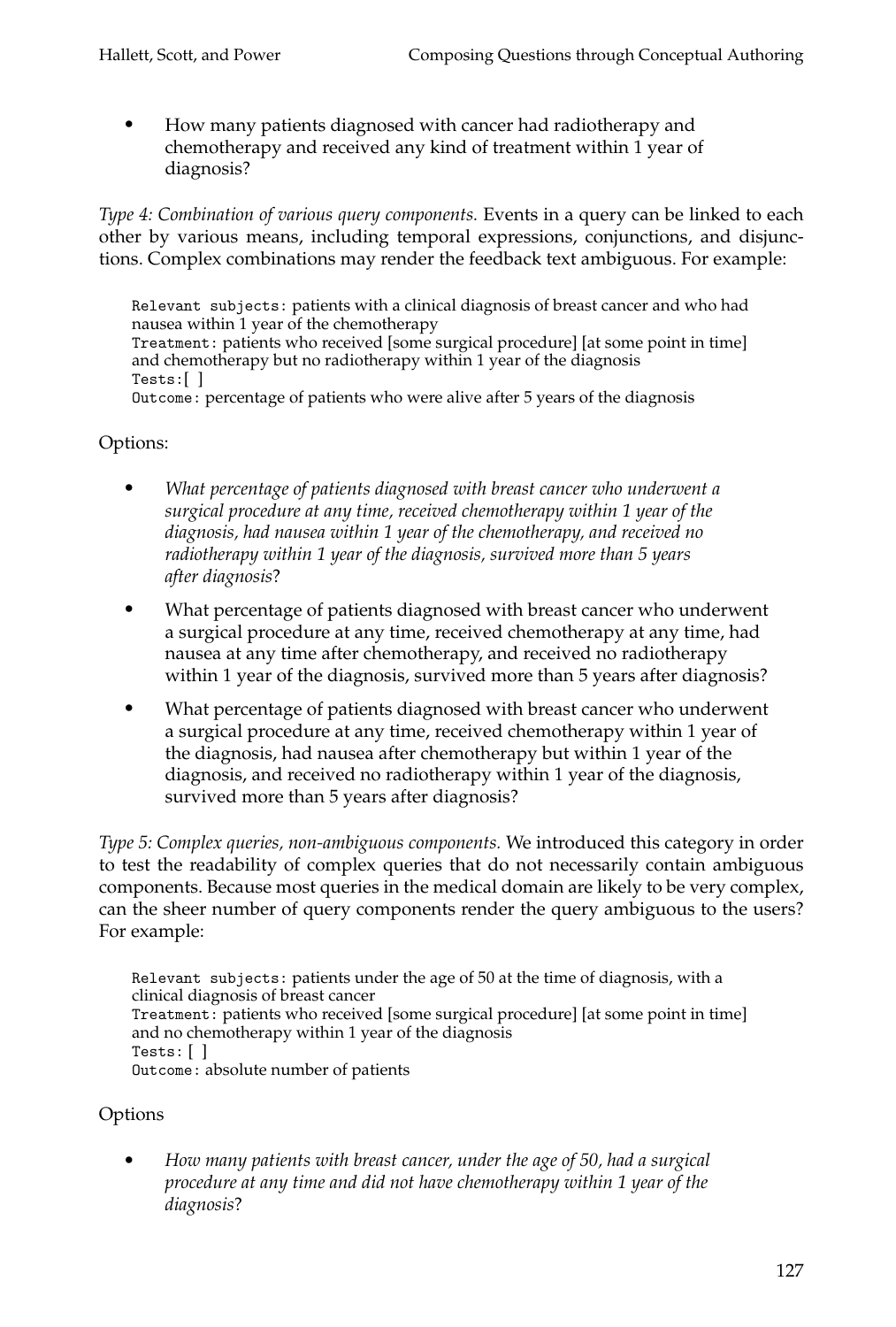- How many patients with breast cancer, under the age of 50, had a surgical procedure within one year of the diagnosis and did not have chemotherapy within one year of the diagnosis?
- How many patients with breast cancer, below the age of 50, had a surgical procedure within one year of the diagnosis and had chemotherapy after one year of the diagnosis?

*Type 6: Attachment/interpretation of outcome.* The outcome section generally describes a condition holding between a reference and a target set of patients. If the query contains multiple features describing the patient set, it may be difficult to differentiate between features that contribute to the reference set and features that contribute to the target set. For example:

Relevant subjects: patients with a clinical diagnosis of breast cancer and who had anaemia after chemotherapy Treatment: patients who received chemotherapy Tests:[ ] Outcome: percentage of patients who were alive after 5 years from the diagnosis

# Options:

- *Of the patients diagnosed with breast cancer who developed anaemia after chemotherapy, what percentage survived 5 years after diagnosis*?
- Of the patients in the database, what percentage were diagnosed with breast cancer, developed anaemia after chemotherapy, and survived 5 years after diagnosis?
- Of the patients diagnosed with breast cancer, what percentage developed anaemia after chemotherapy and survived 5 years after diagnosis?

*Results.* If the presented feedback text is incomprehensible, the probability that subjects will select the correct interpretation will be 0.33 (i.e., they will get the right answer only a third of the time). Our results show that subjects' precision is 0.84; that is, *on average, they select the intended interpretation 84% of the time, rather than 33% as would be predicted if their selections were random*. Statistical analysis of these results, using a one-sample *t*-test, shows this effect to be highly significant (mean =  $0.8361$ , d =  $0.5028$ , t =  $16.76$ , p < .0001). The breakdown by type of ambiguity is shown in Table 1.

| Table 1<br>Interpretation of feedback texts. |                       |    |  |
|----------------------------------------------|-----------------------|----|--|
| Ambiguity                                    | Total correct Percent |    |  |
| Type 1                                       | 51                    | 85 |  |
| Type 2                                       | 54                    | 90 |  |
| Type 3                                       | 50                    | 83 |  |
| Type 4                                       | 48                    | 80 |  |
| Type 5                                       | 47                    | 78 |  |
| Type 6                                       | 51                    | 85 |  |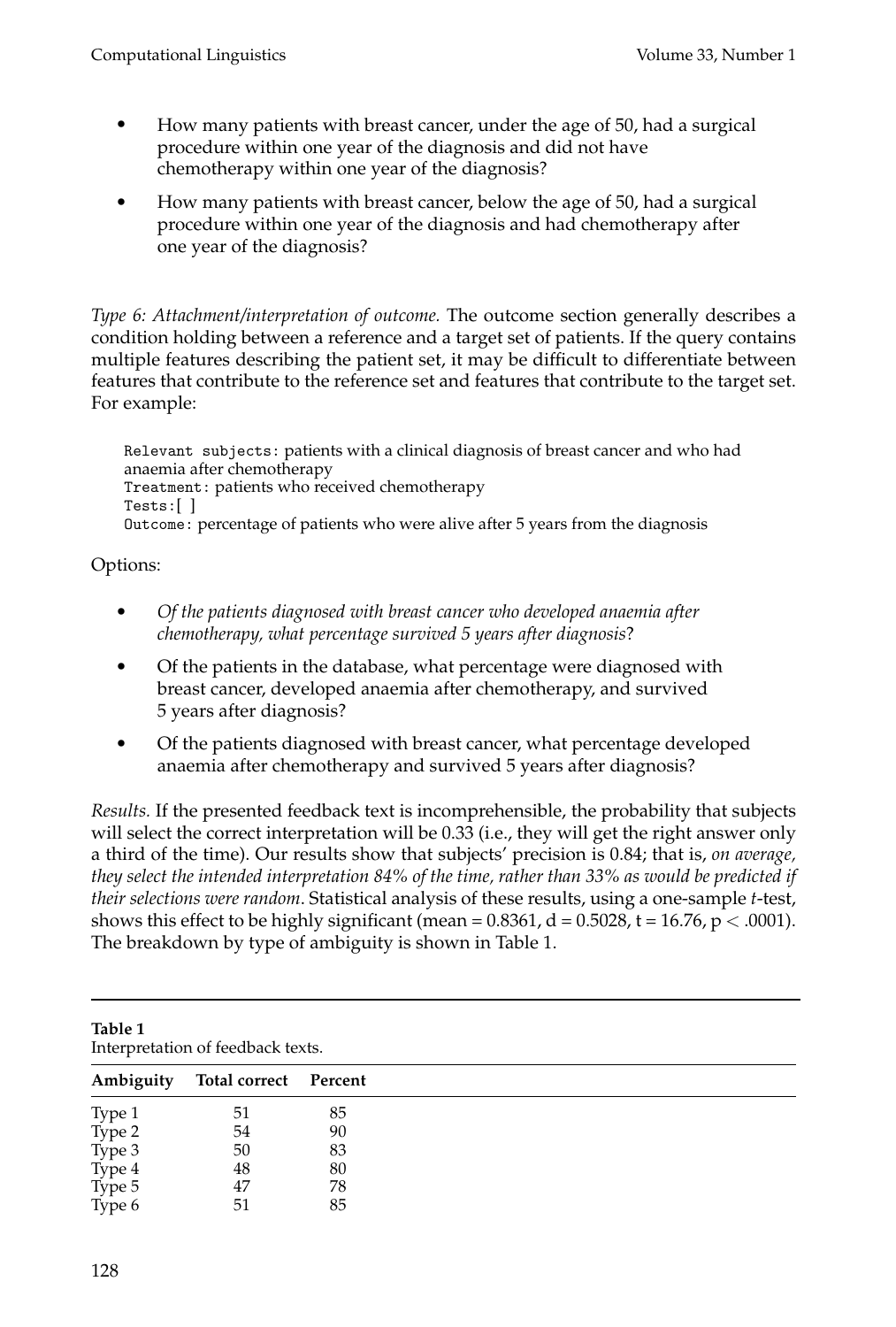### **6.3 Summarizing the Evaluation**

The true test of any system comes with its use *in situ* by the users for which it was designed. Normally, this would be preceded by a bank of formal empirical studies under more controlled conditions. For a question-answering system like the one we are addressing in this article (which is but a small part of a much larger system), a formal controlled evaluation would ideally cover a large number of exemplars of each type of query supported by the system, and a large number of subjects. Given our constraints on the number of available subjects (and the concomitant effect this has on the possible design of any experiments), the evaluation reported here is necessarily more limited in scope. This is not an unusual situation in system development, where evaluation must proceed by gradual refinement through the application of rigor, wherever possible, but also applying along the way intuition, common sense, and past experience. The evaluation we have presented here shows what can be done during the early phases of the development of a large and complex system whose components are in different stages of completion, and where access to representative users is limited.

Given these caveats, the picture that emerges from this study is nonetheless very encouraging. Our results suggest that our target users (medical researchers) can quickly learn to construct queries of the type and complexity that they have identified as relevant. Specifically:

- They are able to use the Conceptual Authoring method successfully to compose complex queries, with no prior exposure to the method and with the benefit of only minimal training.
- They become quickly proficient with the system, achieving near perfect performance by their fourth attempt at query composition.

The study also indicates that the feedback texts employed to construct queries of a high degree of structural complexity are not difficult to understand. This is extremely important, as it means that users can be confident that they are obtaining an answer that pertains to the question that they *think* they are asking, as opposed to an answer to some other similar question.

Additionally, in a separate, informal study, we have found suggestive evidence that the Conceptual Authoring method of query composition may be much more user-friendly than the traditional method of direct SQL editing, even for extremely skilled SQL coders with a high level of familiarity with the database and the domain (Hallett, Scott, and Power 2006). Our tests showed that (an albeit small sample of) such experts, even in a situation that is heavily biased towards optimal performance of SQL codes, found it much easier to compose queries with the Conceptual Authoring interface than in SQL. Not only did it take them more than three times longer, on average, to compose the query in SQL, but they were not able to produce the complete SQL in that time.

### **7. Conclusion**

Most question-answering systems make use of natural language understanding and allow users to pose simple questions to textual repositories. We have presented here a generic method for composing natural language questions within a questionanswering system that avoids the well-know pitfalls of natural language understanding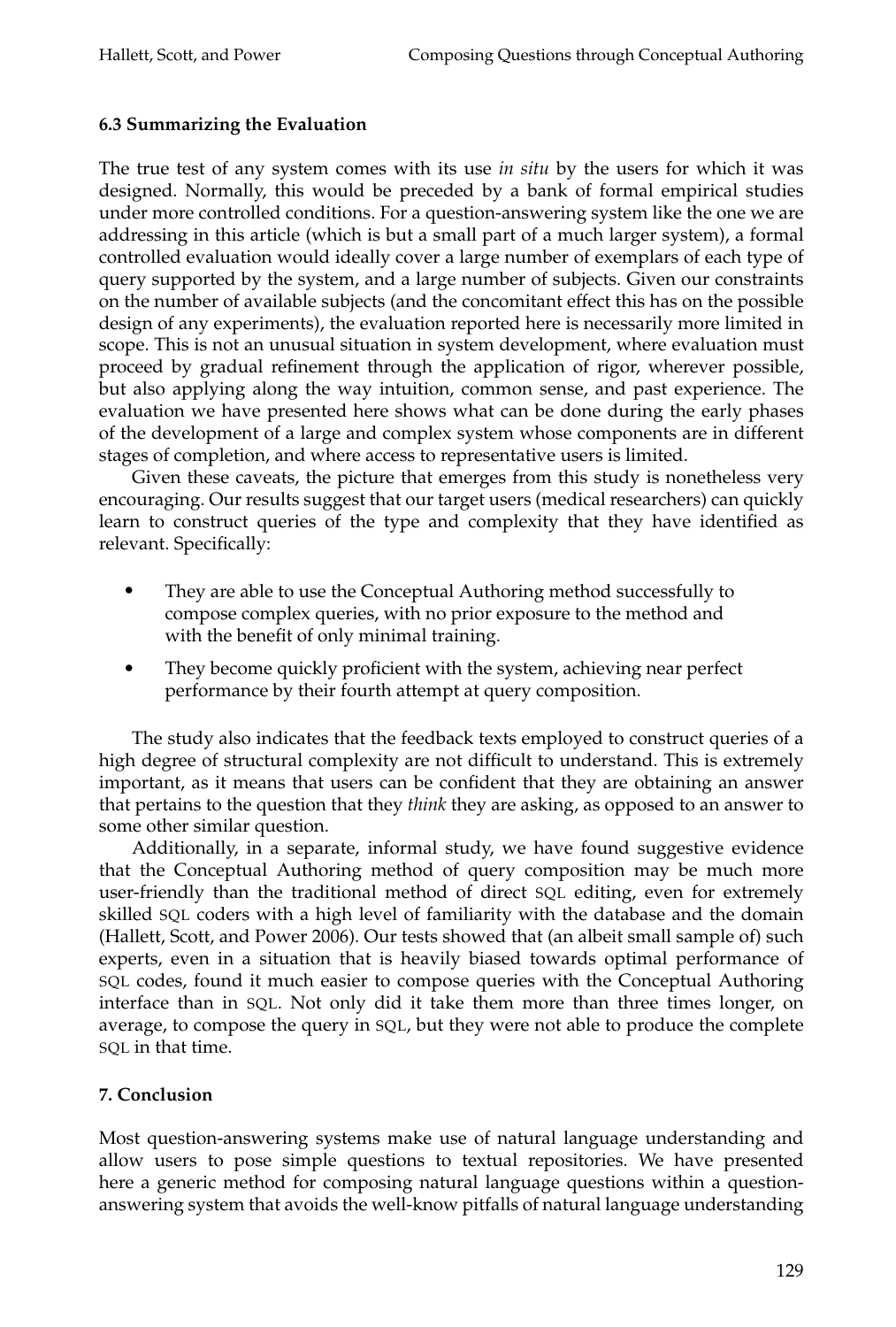while allowing users to pose complex questions to data repositories. The method, Conceptual Authoring, involves no natural language *interpretation*—only *generation* and is particularly well-suited to query interfaces to closed-domain systems. We have elucidated the method through its use in the CLEF query tool, which has been designed to meet the requirements of a particular context: the querying of large repositories of electronic health records by doctors and medical researchers. Similar requirements almost certainly apply in other fields of expertise (e.g., engineering, genomics, law, finance), as data are increasingly available in machine-usable electronic form; they can be summarized as follows:

- *Users*: The query tool must be usable by the relevant domain experts—doctors, lawyers, or whomever—with no training in database query languages.
- *Training*: The users must be able to use the query tool after minimal learning time (minutes rather than hours).
- *Time*: After training, users must be able to construct complex queries in a time comparable to writing the query down on paper—that is, a few minutes.
- *Reliability*: The query tool must be close to 100% reliable, in the sense that any query correctly formed by the user will be correctly transcoded into the database query language and therefore answered by the system.
- *Transparency*: Queries must be presented to users in a form that is clear and unambiguous, so that they know exactly what question they have asked.

Although not exactly a requirement, a practical consideration is that the queries should be frequent and important enough to justify the effort needed to meet the very stringent requirements on usability and transparency. There is no point investing in a natural language interface like the CLEF query tool except in contexts where the query results are highly valuable.

In our view, transparent communication with expert users depends first and foremost on using a familiar medium—the medium the experts use in their normal work, which in this case means natural language. However, as argued in Section 2, traditional natural language interfaces to database systems cannot meet the requirements on reliability and training, because reliable interpretation of an input text can be achieved only if the text conforms strictly to a controlled language (which our users would not have time to learn). We therefore proposed a modification of the traditional approach, in which the semantic representation of the query is edited directly, through an interactive feedback text generated by the system. Otherwise the approaches are the same: once obtained, the semantic representation is transcoded to the database query language and passed to the database management system; when the answer is returned, it is organized to suit the purposes of users, and presented in a familiar display such as a text or diagram.

Ultimately, the value of such a tool must be proved in everyday use, but our evaluation study provides some evidence that our approach can meet the requirements. First, our studies were performed with the relevant *users*, in this case medical experts. The *training* required for reaching a reliable level of performance was a matter of minutes—usually a single demonstration followed by a single trial. Thereafter, most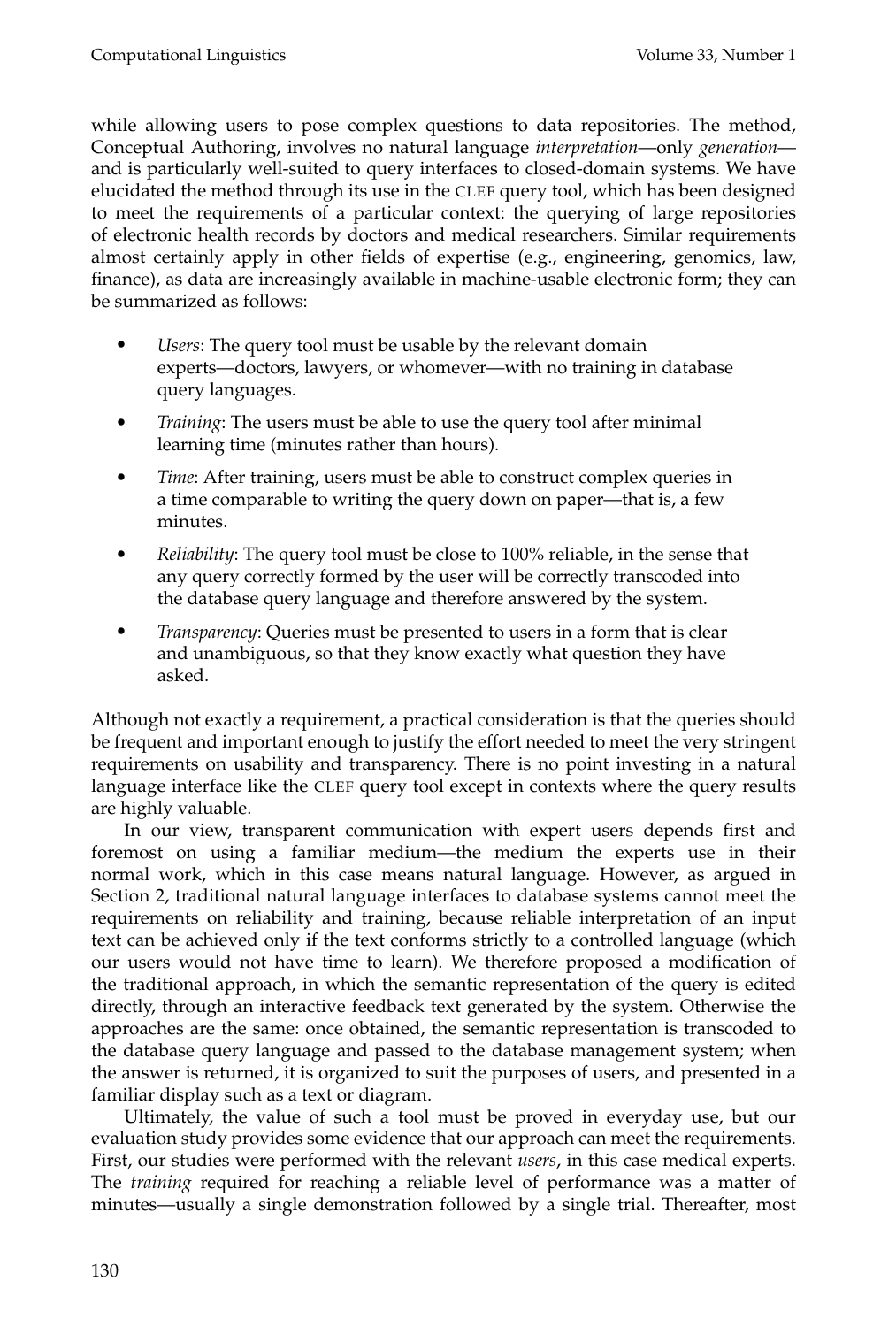users could formulate fairly complex queries in a reasonably short *time* (3–4 minutes); in contrast, we have found in informal tests that expert SQL coders take at least three times as long, while often failing to achieve a complete query (Hallett, Scott, and Power 2006). The *reliability* achieved over 60 queries was 100%, in the sense that all users managed to formulate all their targets. Finally, a further experiment showed that the formulations of the queries in the feedback texts were *transparent*, with accuracy rates of 80–90% on a multiple-choice comprehension task with a random baseline of 33%.

These evaluation results offer strong support for Conceptual Authoring as an approach to this class of problems: we know of no alternative approach that can achieve similar success in meeting these requirements. However, there are several areas where improvement should be possible. First, we need to find ways of facilitating the development process: building and maintaining a system like the CLEF query tool requires, at present, the hand-coding of linguistic and conceptual resources; as a step in this direction, we have developed a method of automatically inferring relevant types of queries for any database, and automatically constructing resources that inform a Conceptual Authoring interface (Hallett 2006). Second, we cannot be sure yet that the wording of feedback texts is optimal—perhaps with more research the comprehension rates can be pushed higher. Finally, we have only begun to explore the possibilities for improving the GUI for Conceptual Authoring.

### **References**

- Allen, James. 1984. Towards a general theory of action and time. *Artificial Intelligence*, 23(2):123–154.
- Androutsopoulos, I. 1992. Interfacing a natural language front end to a relational database. Masters thesis, Department of Artificial Intelligence, University of Edinburgh.
- Androutsopoulos, I., G. Ritchie, and P. Thanitsch. 1993. An efficient and portable natural language query interface for relational databases. In *Proceedings of the 6th International Conference on Industrial Engineering Applications of Artificial Intelligence and Expert Systems Edinburgh*, pages 327–330, Edinburgh.
- Androutsopoulos, I., G. D. Ritchie, and P. Thanisch. 1995. Natural language interfaces to databases—an introduction. *Natural Language Engineering*, 2(1):29–81.
- Bell, J. E. and L. A. Rowe. 1992. An exploratory study of ad hoc query languages to databases. In *Proceedings of the 8th International Conference on Data Engineering*, pages 606–613, Tempe, AZ.
- Bouayad-Agha, Nadjet, Richard Power, Donia Scott, and Anja Belz. 2002. PILLS: Multilingual generation of medical information documents with overlapping content. In *Proceedings of the Third International Conference on Language Resources and Evaluation*, pages 2111–2114, Las Palmas, Spain.
- Capindale, R. A. and R. G. Crawford. 1990. Using a natural language interface with casual users. *International Journal of Man–Machine Studies*, 32(3):341–361.
- Catarci, T. and G. Santucci. 1995. Are visual query languages easier to use than traditional ones? An experimental proof. In *Proceedings of the International Conference on Human-Computer Interaction (HCI95)*.
- College of American Pathologists, 2004. *SNOMED Clinical Terms User Guide.* July 2004 release.
- Deshpande, A., C. Brandt, and P. Nadkarni. 2001. Ad hoc query of patient data: Meeting the needs of clinical studies. *Journal of the American Medical Informatics Association*, 9(4):369–382.
- Deshpande, A., C. Brandt, and P. Nadkarni. 2003. Temporal query of attribute-value patient data: Utilizing the constraints of clinical studies. *International Journal of Medical Informatics*, 70:59–77.
- Ely, John W., Jerome A. Osheroff, Paul N. Gorman, Mark H. Ebell, M. Lee Chambliss, Eric A. Pifer, and P. Zoe Stavri. 2000. A taxonomy of generic clinical questions: Classification study. *British Medical Journal*, 321:429–432.
- Estrella, Florida, Chiara del Frate, Tamas Hauer, Richard McClatchey, Mohammed Odeh, Dmitry Rogulin, Salvator Roberto Amendolia, David Schottlander, Tony Solomonides, and Ruth Warren. 2004. Resolving clinicians queries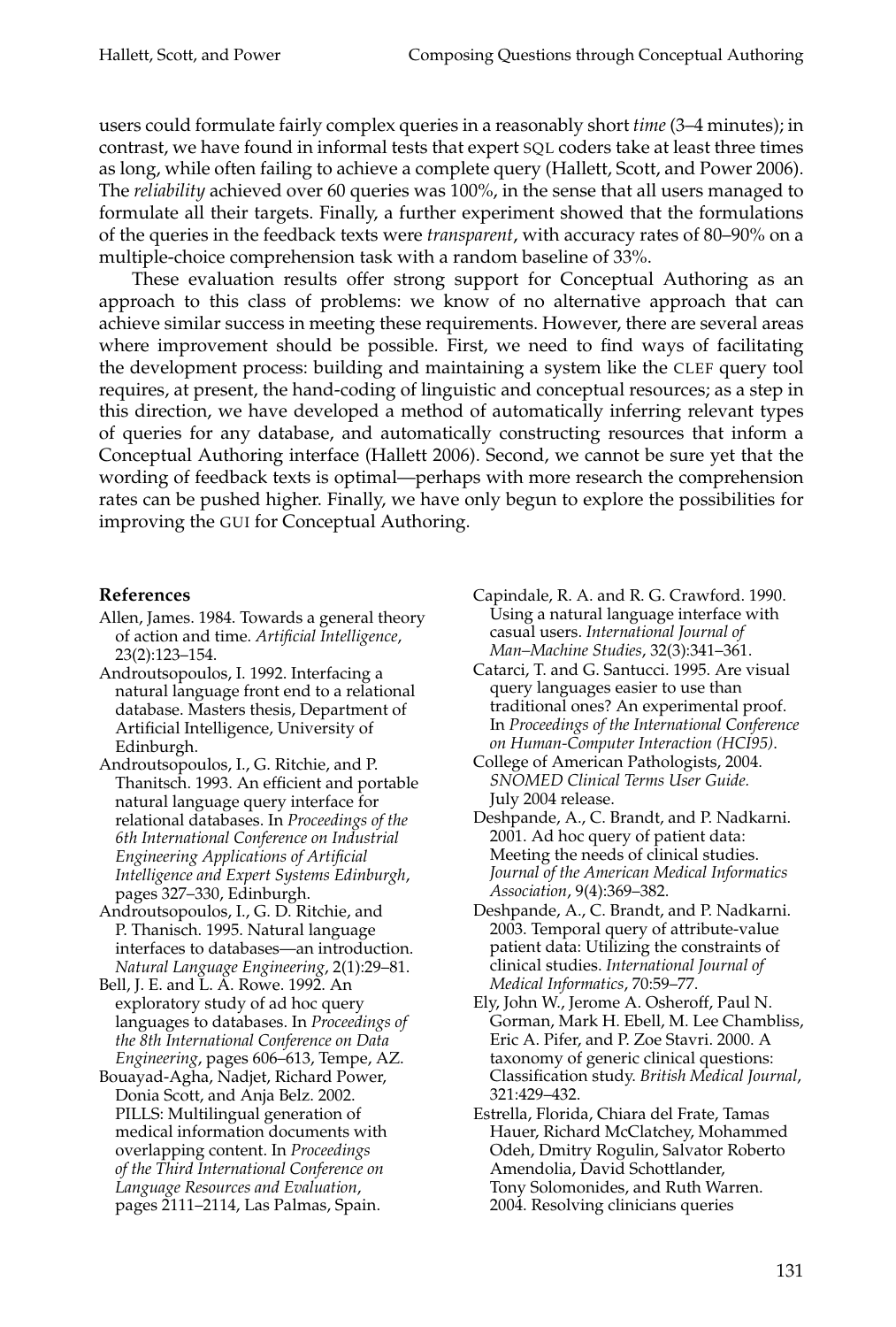across a grids infrastructure. In *Proceedings of the 2nd International HealthGRID Conference*.

- Evans, Roger, Paul Piwek, Lynne Cahill, and Neil Tipper. In press. Natural language processing in CLIME, a multilingual legal advisory system. *Natural Language Engineering*.
- Frank, Annette, Hans-Ulrich Krieger, Feiyu Xu, Hans Uszkoreit, Berthold Crysmann, Brigitte Jorg, and Ulrich Schafer. 2005. Querying structured knowledge sources. In *AAAI-05 Workshop on Question Answering in Restricted Domains*, pages 10–19, Pittsburgh, Pennsylvania.
- Gorman, P. N. and M. Helfand. 1995. Information seeking in primary care: How physicians choose which clinical questions to pursue and which to leave unanswered. *Medical Decision Making*, (15):113–119.
- Hafner, Carole D. and Kurt Godden. 1985. Portability of syntax and semantics in datalog. *ACM Transactions on Information Systems*, 3(2):141–164.

Hallett, Catalina. 2006. Generic querying of relational databases using natural language generation techniques. In *Proceedings of the 4th International Natural Language Generation Conference (INLG'06)*, pages 95–102, Sydney, Australia.

- Hallett, Catalina, Donia Scott, and Richard Power. 2006. Evaluation of the CLEF query interface. Technical Report 2006/01, Centre for Research in Computing, The Open University.
- Hendrix, Gary G., Earl D. Sacerdoti, Daniel Sagalowicz, and Jonathan Slocum. 1978. Developing a natural language interface to complex data. *ACM Transactions on Database Systems*, 3(2):105–147.
- Hovy, E. H., U. Hermjakob, and D. Ravichandran. 2002. A question/ answer typology with surface text patterns. In *Proceedings of the DARPA Human Language Technology Conference*, pages 247–250, San Diego, CA.
- Jerome, R. N., N. B. Giuse, K. W. Gish, N. A. Sathe, and M. S. Dietrich. 2001. Information needs of clinical teams: Analysis of questions received by the clinical informatics consult service. *Bulletin of the Medical Library Association*, 89(2):177–184.
- Kalra, Dipak, Anthony Austin, A. O'Connor, D. Patterson, David Lloyd, and David Ingram. 2001. *Design and Implementation of a Federated Health Record Server*, pages 1–13. Medical Records Institute

for the Centre for Advancement of Electronic Records Ltd.

- Kaplan, S. Jerrold. 1984. Designing a portable natural language database query system. *ACM Transactions on Database Systems*, 9(1):1–19.
- Kate, R. J., Y. W. Wong, and R. J. Mooney. 2005. Learning to transform natural to formal languages. In *Proceedings of the Twentieth National Conference on Artificial Intelligence (AAAI-05)*, pages 1062–1068, Pittsburgh, PA.
- Kim, Y. 1990. *Effects of conceptual data modelling formalisms on user validation and analyst modelling of information requirements*. Ph.D. thesis, University of Minnesota.
- Koonce, Taneya Y., Nunzia Bettinsoli Giuse, and Pauline Todd. 2004. Evidence-based databases versus primary medical literature: An in-house investigation on their optimal use. *Bulletin of the Medical Library Association*, 92(4):407–411.
- Lowden, B. G. T., B. R. Walls, A. De Roeck, C. J. Fox, and R. Turner. 1991. A formal approach to translating English into SQL. In *Proceedings of the 9th British National Conference on Databases*, pages 110–127, Wolverhampton, UK.
- Mueckstein, Eva-Martin. 1985. Controlled natural language interfaces (extended abstract): The best of three worlds. In *CSC '85: Proceedings of the 1985 ACM thirteenth annual conference on Computer Science*, pages 176–178, New York, NY.
- Nadkarni, P. and C. Brandt. 1998. Data extraction and ad hoc query of an entity-attribute-value database. *Journal of the American Medical Informatics Association*, 5(6):511–527.
- Petre, Marian. 1995. Why looking isn't always seeing: Readership skills and graphical programming. *Communications of the ACM*, 38(6):33–44.
- Piwek, Paul. 2002. Requirements definition, validation, verification and evaluation of the clime interface and language processing technology. Technical Report ITRI-02-03, ITRI, University of Brighton.
- Piwek, Paul, Roger Evans, Lynne Cahill, and Neil Tipper. 2000. Natural language generation in the MILE system. In *Proceedings of the IMPACTS in NLG Workshop*, pages 33–42, Schloss Dagstuhl, Germany.
- Popescu, Ana-Maria, Oren Etzioni, and Henry Kautz. 2003. Towards a theory of natural language interfaces to databases. In *IUI '03: Proceedings of the 8th international conference on*